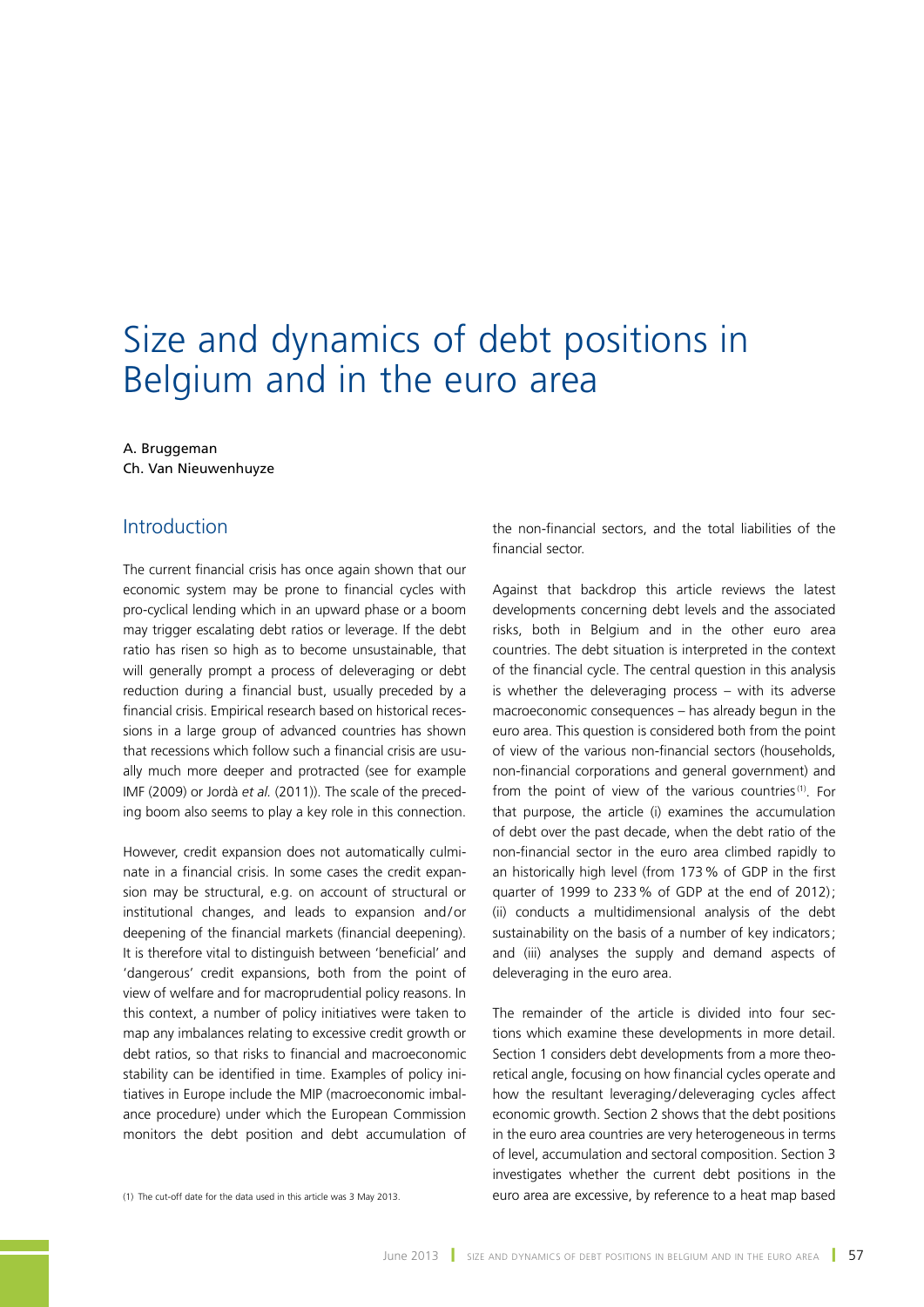on a number of sustainability indicators. Section 4 looks at the latest debt developments and examines to what extent the euro area countries have already embarked on a process of deleveraging or debt reduction. Points considered here include the scale of the deleveraging process in the various countries and sectors, and the role played in that process by both demand and supply factors concerning lending. Finally, the conclusion sums up the main findings and sets out a number of policy conclusions.

# 1. Debt dynamics and impact on the real economy

There is mounting empirical evidence of the existence and macroeconomic relevance of financial cycles driven by a small number of mutually reinforcing factors. Although the specific details differ from one cycle to another, a financial boom typically features an optimistic view of valuation and risk, low risk aversion, easy credit (in terms of both prices and non-price components) and less stringent financial supervision. During a boom, these factors lead to a rising debt ratio, escalating valuations of financial and real assets, and a positive impact on economic growth. However, the current financial crisis has once again shown that the inherent pro-cyclicality of lending can lead to excessive debt accumulation or leverage<sup>(1)</sup>. Such unsustainable debt positions generally prompt a process of balance sheet repair via deleveraging or debt reduction during the financial bust. If such a process is preceded by a financial crisis, the result will be a substantial fall in the debt ratio and a deep, protracted recession. In practice, debt (in terms of both level and growth rate) is therefore a two-edged sword, with an impact on economic activity that depends very much on the specific circumstances.

# 1.1 Debt accumulation and its impact on the real economy

In principle, the option of (non-excessive) debt financing via financial intermediation or via the capital markets leads in the long term to faster growth and lower macroeconomic volatility (see for example Levine (2005) for a summary of the empirical literature). One factor here is that debt financing enables economic agents that are budget-constrained to make expenditure which is then financed by resources obtained from other players who have a budget surplus. This means that investment decisions can be taken independently of income flows, and the available capital can be used more efficiently, boosting the economy's growth potential. In addition, debt financing makes it possible to spread the impact of temporary negative (positive) income shocks over time, avoiding an

immediate reduction (increase) in the expenditure of the various institutional sectors. Above all, this reduces the volatility of economic activity and thus enhances welfare because there is less uncertainty. Finally, debt financing enables governments to pursue a counter-cyclical policy, either via the automatic stabilisers or by an active stimulus policy, which should moderate the negative shocks affecting the incomes of the other sectors.

However, there is still the risk that the pro-cyclicality inherent in lending may lead to excessive debt accumulation or leverage. The pro-cyclicality referred to here is linked to the financial accelerator whereby, during a boom, a mutually reinforcing interaction is created between lending and the valuation of (real or financial) assets of the non-financial private sector. During the financial boom, which generally corresponds to relatively strong GDP growth, optimism prevails, and that is reflected in particular in higher asset prices and lower financing costs. Consequently, lending expands, providing further support for the economy. Although this leads to an increase in the debt ratio of the non-financial private sector, since the value of the underlying collateral also increases and economic activity flourishes, the general risk perception remains favourable. That reinforces the widespread optimism, and lending continues to provide support, generating second-round effects.

However, the non-financial private sector debt ratio eventually reaches such a high level that the sector becomes very sensitive to certain shocks, leading to substantial deleveraging. Those shocks may come, for example, from a significant change in market sentiment and in the attitude to risk, a sudden asset price correction, financing problems within the banking sector, or a recession that puts pressure on expected income flows and therefore on the repayment capability of the various sectors. These shocks usually reinforce one another, and the excessive debt ratio which accumulated during the financial boom becomes a forcing variable, necessitating balance sheet repair in the private sector, with potentially serious consequences for the real economy. Such balance sheet recessions are generally deeper and longer than a typical recession (see Koo, 2011).

# 1.2 Deleveraging and the impact on the real economy

The deleveraging pressure during the financial bust may take various forms. Doubts about the solvency of the nonfinancial private sector may lead to both falling demand

<sup>(1)</sup> Kindleberger (1978) and Minsky (1982) describe in detail how the inherent instability of financial intermediation and financial markets may lead to excessive debt accumulation, triggering a financial crisis and drastic debt reduction.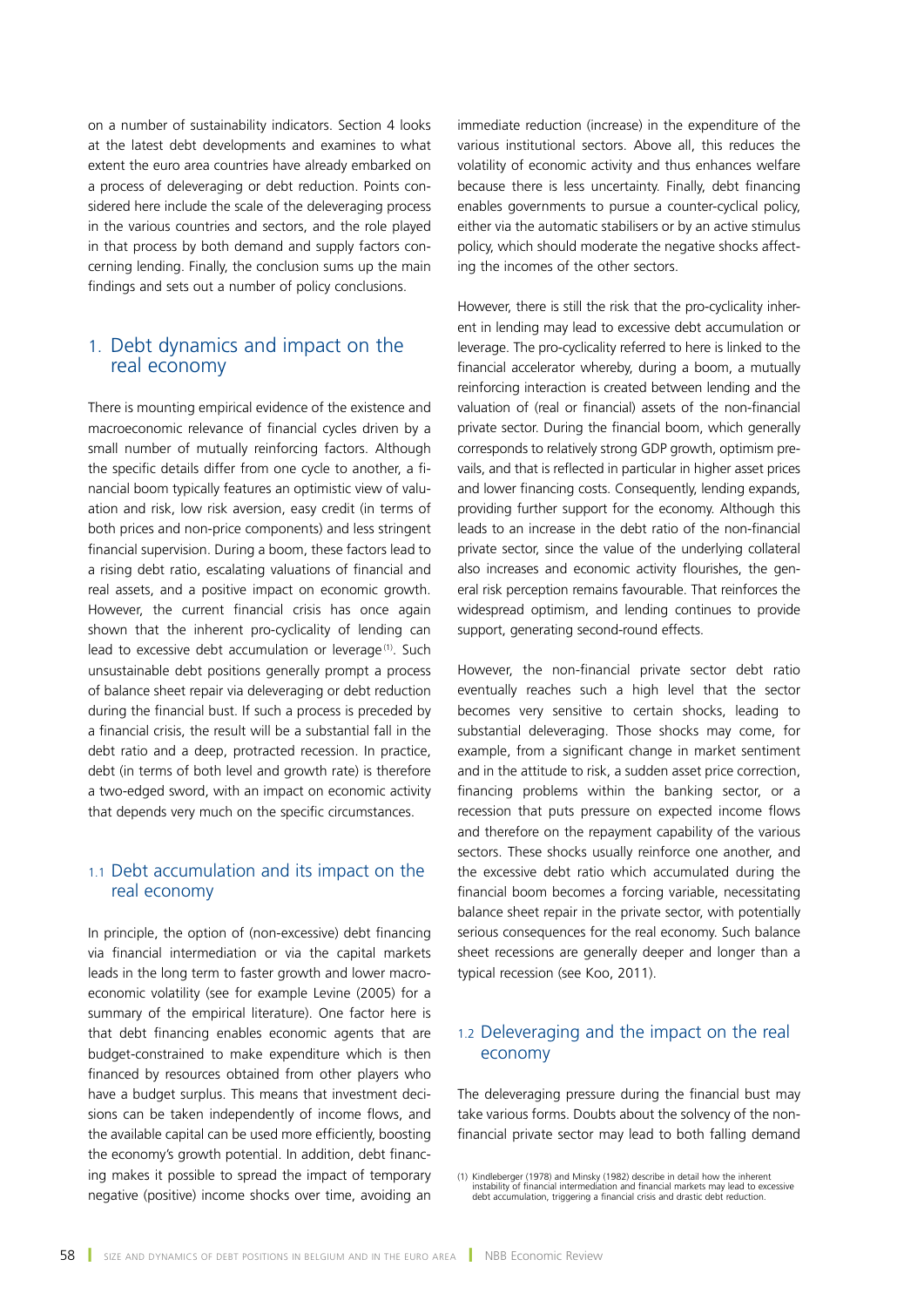for loans (voluntary balance sheet repair or demanddriven deleveraging) and greater reticence on the part of banks to grant easy credit (supply-driven deleveraging). Such deleveraging driven by supply may also degenerate into an actual credit crunch if the solvency of the financial sector in turn comes under severe strain, in the context of a financial crisis.

The bust phase brings a reversal in market sentiment: owing to the increased debt ratio of the private sector and possible overvaluation of the collateral (assets) covering this debt, credit risks are repriced. The financial accelerator which had fuelled the boom begins to work in the opposite direction. The slowdown in lending and reappraisal of the risks, together with the heightened risk of defaults which may lead to fire sales, depress asset prices, further reinforcing the adverse perception of the non-financial private sector's solvency. In a context of slackening economic activity, there is a real danger that this may lead to further demand-driven deleveraging, as the non-financial private sectors try to compensate for their loss of net wealth by saving more or by repaying their debt faster, and/or to further supply-driven deleveraging as the banks tighten their lending criteria. If such adjustments take place on a sufficiently large scale, they trigger a downward spiral of asset devaluation, tightening of lending criteria, and deleveraging which may lead to a deep recession (see below).

The financial sector's reticence to lend in response to the increased debt ratio of the non-financial private sector may be further reinforced by the problems facing the financial institutions themselves. In so far as the banking sector has engaged in excessive leverage during the boom, that also impairs its perceived solvency and it is therefore likewise confronted by rising financing costs. Since the maturity of financial institutions' liabilities is much shorter than that of their claims (maturity transformation), their interest margin and profitability come under pressure, particularly in the case of institutions with high leverage. That further exacerbates the adverse influence on banks' willingness to grant new loans<sup>(1)</sup>. If the State no longer forms a credible backstop for any problems in the resident banking sector, banks in difficulty will even be unable to raise funding

- (2) The contagion effects also occur in the opposite direction: governments which had to support their banking sector during the current crisis have seen their debt ratio soar, creating problems for them as well in turn.
- 3) The exchange rate channel is disregarded. According to this channel, the<br>slowdown in economic activity would lead to an exchange rate depreciation,<br>increasing the value of the debt contracted in foreign currency and thu to the deleveraging pressure.
- (4) Although this article concentrates on the non-financial private sector, it does consider the government here. Since the economic effects of the public debt have already been discussed in detail in Nautet and Van Meensel (2011), only the main channels that also affect the private sector will be examined here.

on the market and will be forced to scale down their activities, either by selling off (financial) assets – which will put further downward pressure on prices – or by cutting back their lending<sup>(2)</sup>.

The forms of deleveraging described above not only lead to a vicious circle of slackening lending and falling asset prices, but they also have an adverse impact on economic activity. Empirical studies, such as the one by Jordà *et al.* (2011) based on a sample of 223 business cycles in 14 advanced countries over the period 1870-2008, show that recessions which follow a financial crisis are very different from ordinary recessions. First, they feature more pronounced negative GDP growth and they persist for several years. In addition, the (negative) impact on GDP growth is greater the stronger the increase in lending to the private sector during the preceding expansion phase. In a follow-up study, Taylor (2012) concludes that the severity of a financial recession also depends on the level of the public debt ratio.

# 1.3 Main transmission channels

The main channels through which deleveraging by the non-financial private sector affects the real economy are presented in chart 1. On the one hand, deleveraging may result from a drop in demand for loans following voluntary balance sheet repair – intended to offset the decline in net wealth – or a rise in borrowing costs. On the other hand, deleveraging may be supply-driven, with the financial sector restricting its supply of loans, possibly in response to a deterioration in its own solvency or that of the government $(3)$ .

#### 1.3.1 Government $(4)$

If government solvency comes under strain, investors will demand a higher risk premium for holding public debt securities. Moreover, Ardagna *et al.* (2007) illustrate that the link between the level of the public debt and the CDS premium on the public debt is nonlinear. This increase in the interest rate on government bonds primarily means that governments will have to pay higher interest charges, and that will reduce their scope for other expenditure. Although part of the increased interest charges will be paid to the domestic private sector, possibly underpinning private consumption and investment, there will nevertheless be a net adverse impact on GDP growth in so far as the higher interest charges are paid to other countries or to domestic agents with a lower marginal propensity to consume and/or invest than the government (see also Eggertsson and Krugman, 2012). In addition, the government will likewise

<sup>(1)</sup> The banks' reticence to lend may also be due to the regulations, e.g. in anticipation of the stricter capital and liquidity requirements under Basel III, or in<br>connection with the restructuring plans that some banks have to implement on<br>account of the aid which they received from the State.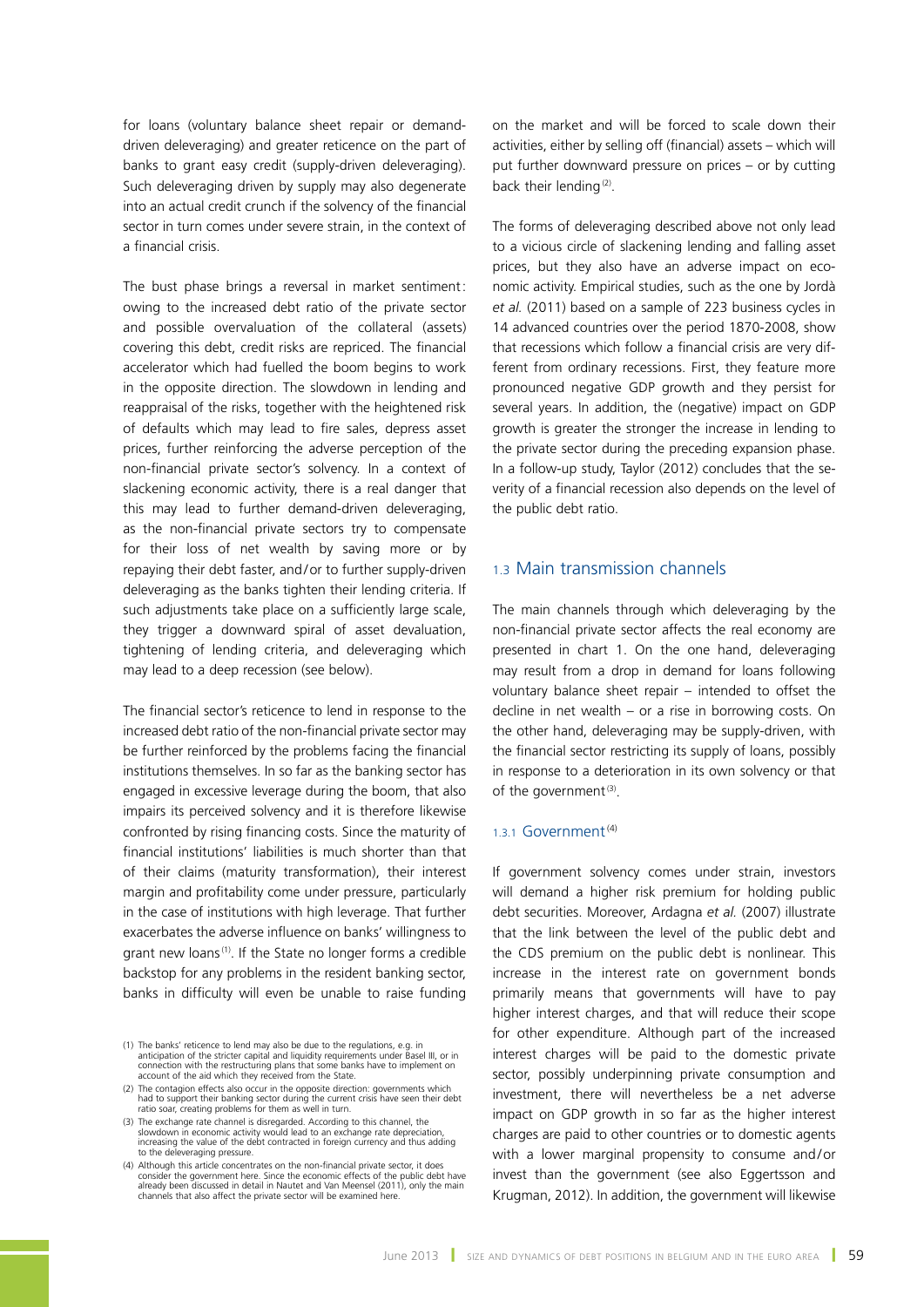#### **Chart 1** Main transmission channels



have less latitude for pursuing a counter-cyclical fiscal policy, and that will heighten the impact of a negative income shock (e.g. a recession) on private sector activity.

An increase in the interest rate on government paper will also drive up financing costs for the other sectors. The government bond rate in fact often serves as the benchmark for the pricing of other contracts, such as bank loans to households and non-financial corporations (see for example Cordemans and de Sola Perea, 2011). Moreover, private sector risk premiums are influenced by the government risk premium (sovereign risk channel). For example, according to Harjes (2011), half of any increase in the sovereign CDS premium in the euro area, on average, is reflected in the CDS premiums of large private enterprises (banks and non-financial corporations). Corsetti *et al.* (2013), confining their analysis to non-financial corporations, show that the CDS premium of such enterprises is much higher in countries where the sovereign CDS premium has also risen steeply since mid-2010, and estimate that this sovereign risk channel reinforces the impact of shocks affecting aggregate demand unless the central bank is able to compensate for that by cutting interest rates.

### 1.3.2 Households

All other things being equal, heavily indebted households devote a larger proportion of their income to debt repayments. They are therefore more sensitive to a fall in income, a rise in interest rates or a reduction in asset prices, shocks which are not unusual in a bust phase. The income and interest rate shocks will increase the cost of repayments and will therefore depress private consumption. Similarly, the asset price correction will lead to a fall in household consumption, because households will try to make up for the decline in their net wealth by saving more or by repaying their debt more rapidly (see for example Koo, 2011). Furthermore, it is mainly the less solvent households that will be less likely to apply for a new loan, or will borrow a smaller amount. Overall, households will therefore scale down their consumption or investment plans on account of voluntary balance sheet repair.

When the (perceived) repayment capacity of households declines too sharply, not only will their financing costs increase, but there will also be a volume effect. The banks will not only try to attenuate their risk exposure by increasing their margins, but they will also tighten the other lending conditions, e.g. by cutting the loan-to-value ratio or shortening the maturity of the loan, so that the less solvent households will find it harder to gain access to these loans. According to the Eurosystem's Bank Lending Survey, such supply-driven deleveraging has indeed taken place in the euro area. Between the first quarter of 2008 and the second quarter of 2009, the net percentage of banks tightening their loan criteria on account of an increased risk perception concerning house prices or economic activity in general came to over 14%, and that tightening continued thereafter, though to a lesser extent. In Belgium, that was much less the case.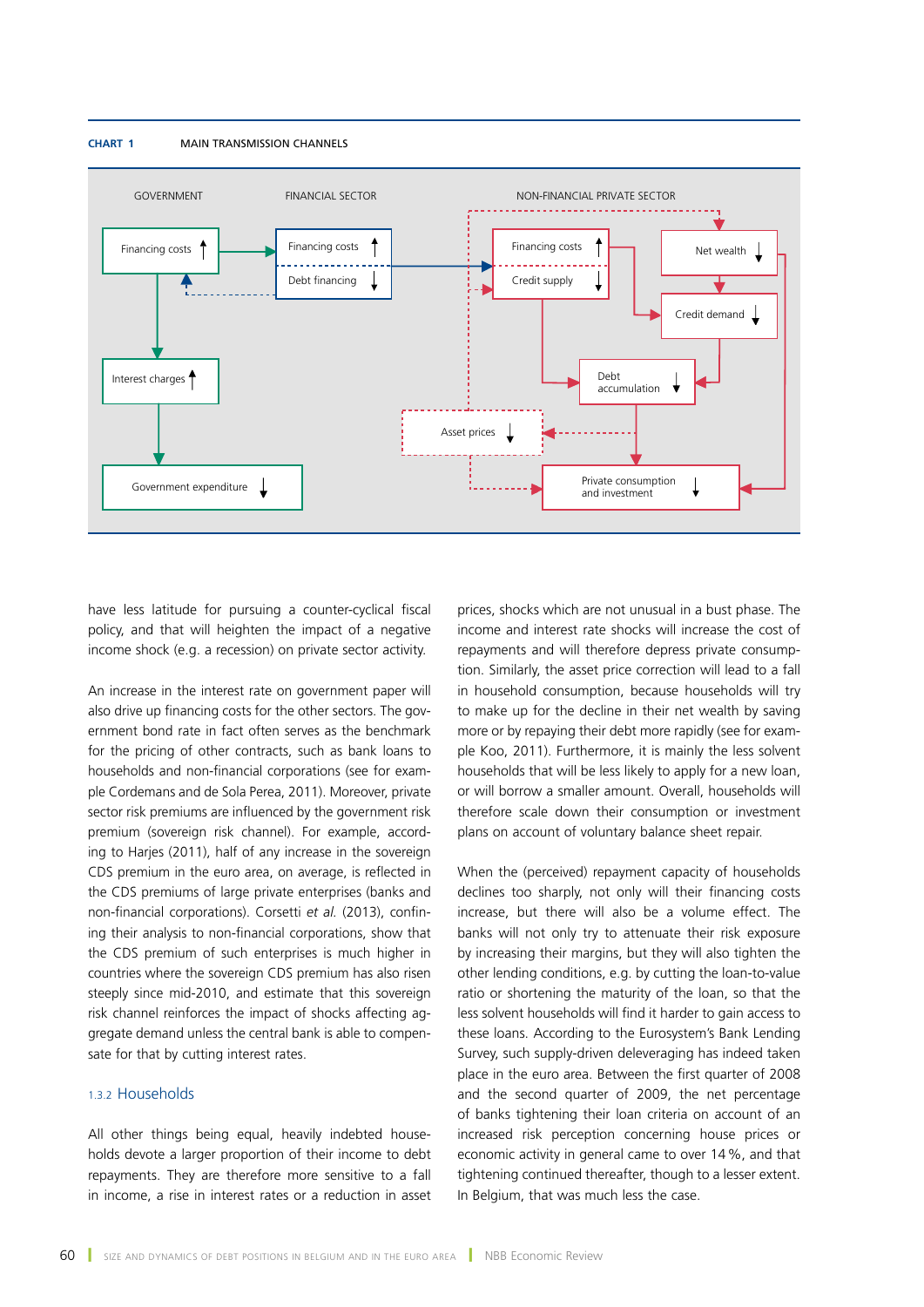According to the two channels – demand-driven and supply-driven deleveraging – the scale of the net effect on GDP will depend on the relative differences between the propensity to consume/invest of the borrowers (whose scope for consumption or investment in housing will decline) and of the lenders (whose scope for consumption or investment will increase). As stated by Tobin (1980), "debtors have borrowed for good reasons, most of which indicate a high marginal propensity to spend from wealth or from current income or from any other liquid resources they can command", which implies that a process of deleveraging will generally have a negative impact on demand (see also Eggertsson and Krugman, 2012).

Overall, deleveraging during a bust phase will therefore depress both private consumption and investment in housing. In its April 2012 World Economic Outlook, the IMF analyses a sample of 99 periods between 1980 and 2011, in 24 OECD countries and Taiwan, in which house prices recorded a marked fall. According to this analysis, the impact of the bust depends very much on the scale of the preceding boom. Where bust phases were preceded by substantial debt accumulation (high-debt busts), they had a particularly negative impact on private consumption, owing to the combination of greater deleveraging and a steeper fall in house prices. Investment in housing also declined more sharply in high-debt busts, but these estimates are less accurate since not all countries publish data on investment in housing.

#### 1.3.3 Non-financial corporations

In the case of non-financial corporations, the channels involved are mostly the same as for households, with a few adjustments. In the case of heavily indebted non-financial corporations, the debt servicing cost absorbs a large part of their free cash flow, so that they have fewer internal resources for funding any investment, in whole or in part. Moreover, these firms are more sensitive to a decline in their cash flow or a rise in credit interest rates. Smaller firms are generally more affected by these shocks and will have fewer alternative sources of funding, so that they are obliged to reduce their debt ratio more and scrap certain investments. In the case of large firms, it is more difficult to ascertain the extent to which demand-driven deleveraging will apply. There are two major theories concerning the optimum capital structure of firms, the trade-off theory and the pecking order theory, but only the first one sees scope for demand-driven deleveraging. According to this tradeoff model, firms define their optimum capital structure by weighing up the marginal costs and benefits of extra debt financing against one another. So long as the advantages (e.g. the tax benefits of debt financing) outweigh the cost of distress (e.g. in the form of a higher risk of payment

default) firms continue to fund their viable investment projects with additional borrowings. However, if the economic situation deteriorates and/or the debt ratio threatens to exceed the optimum level (in other words, if the perceived cost of distress exceeds the benefits of higher debt), firms will begin a demand-driven deleveraging process. According to the alternative pecking order theory, however, there is no scope for demand-driven deleveraging because, owing to the problem of asymmetric information, firms have a clear preference in regard to sources of funding, independent of their debt ratio. As far as possible, firms prefer to fund their investment in the first place by using internal resources. After that, they prefer debt financing, and only in the last resort do they issue shares. However, the empirical literature does not offer a convincing answer to the question which of these two theories prevails, and the conclusion is that, even in the case of large non-financial corporations, account must be taken of the possibility of demand-driven deleveraging which will depress business investment.

While supply-driven deleveraging certainly applies to non-financial corporations just as it does to households, the impact on business investment will probably be less. If the debt ratio of non-financial corporations becomes excessive, lenders will react not only by increasing the margins but also by tightening the other lending criteria: for example, they may decide to limit the maturity or size of the loan, or require more collateral from firms, thus causing a decline in lending. This reduction in the credit supply will more particularly depress SME investment, since – like households – SMEs have very little choice regarding sources of finance. Conversely, the impact on the investment of larger and stronger non-financial corporations will probably be less as they can resort to bond or share issuance, especially if the credit contraction is due mainly to a banking crisis, so that the banking sector is the primary cause of the credit crunch.

Finally, the fall in share prices during the bust phase will also have a more direct negative influence on corporate investment since it will then be more advantageous to buy up firms rather than establish new ones (Brainard and Tobin, 1968).

It is harder to find general empirical evidence of the impact of deleveraging on business investment. For the euro area, Buca and Vermeulen (2012) find indirect evidence of a bank credit crunch in 2009. They conclude that it was mainly firms more dependent on bank credit that cut their investment in 2009: on average, the investment ratio of small and medium-sized firms declines by 4.6 percentage points if the bank debt ratio rises by 10 percentage points, given a constant overall debt ratio. For Italy, Gaiotti (2013)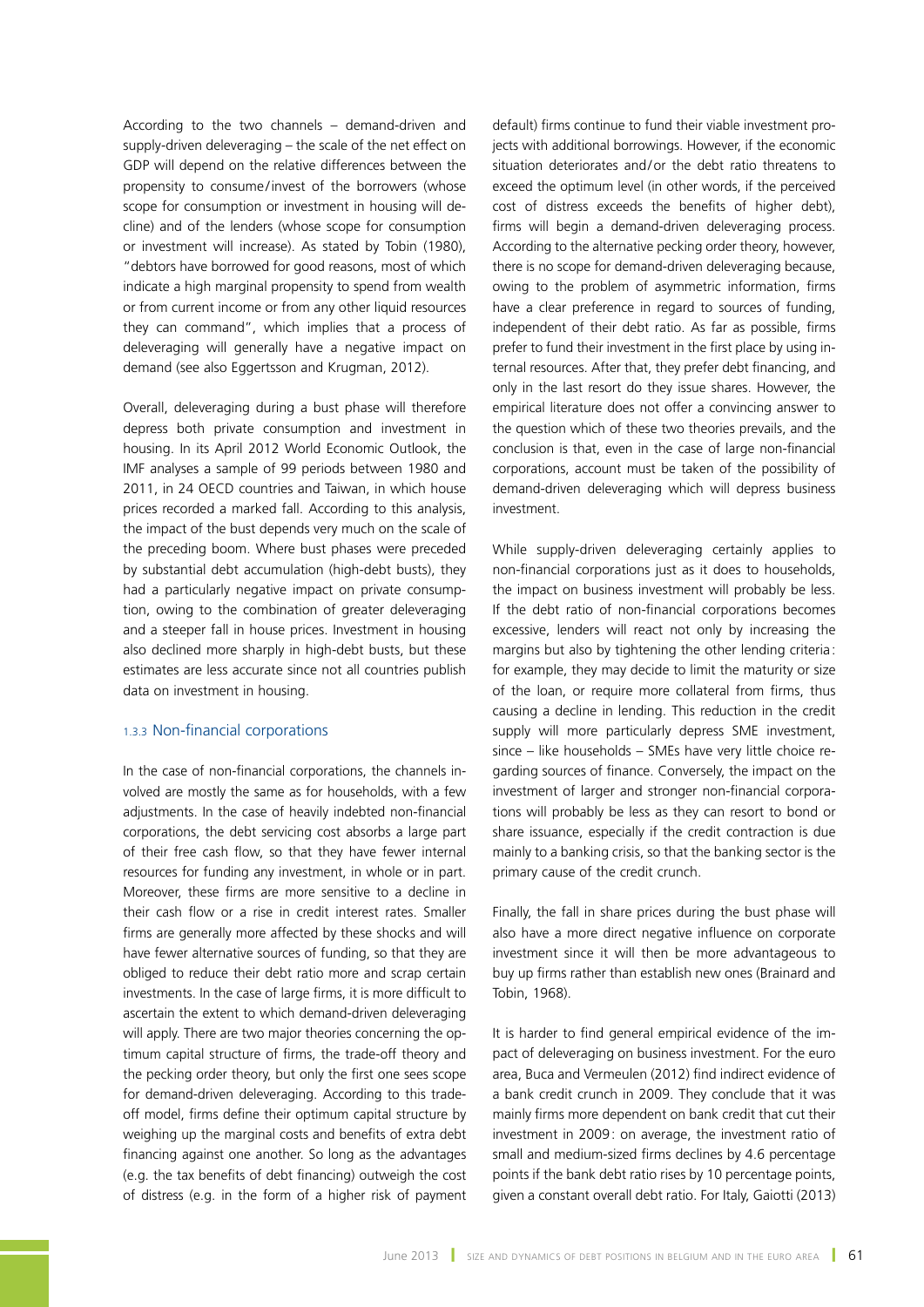concludes that firms facing a restricted credit supply cut their investment by an average of 10 to 15%. However, during a recession, that effect is almost twice as great, since firms then have a more limited choice of other funding sources.

# 2. Development and size of the overall debt

# 2.1 Debt dynamics in Belgium and in the euro area

### 2.1.1 Historical overview

On the basis of long-term series, most euro area economies have exhibited a marked accumulation of debt and a significant rise in the debt ratio over the past three decades. Chart 2 illustrates this trend from 1980 for Belgium and from 1999 for the euro area. In the euro area as a whole, the total consolidated debt $(1)$  of the nonfinancial private sector and public sector increased from 173% of GDP at the beginning of 1999 to 233% of GDP at the end of 2012, bringing it to its highest level since the creation of EMU. The gross debt of the non-financial sector as a whole in Belgium (249% of GDP at the end of 2012) is also at a historically high level.

The strong rise in the aggregate debt in recent decades is not specific to the euro area economies, but is also evident internationally. For a group of 18 advanced economies, Cechetti *et al.* (2011) find that, on average, the total debt ratio has virtually doubled since the beginning of the 1980s. Nevertheless, the exact debt path and the breakdown between the private sector and the public sector vary from one country to another.

In Belgium, there has been a general increase in the debt ratio compared to 1980 for both the public sector and the non-financial private sector. However, the rise in the debt ratio has not been continuous, and periods of increase have alternated with periods in which either the private sector debt ratio stabilised or the public sector debt ratio decreased. In the past decade, the main debt build-up occurred in the private sector. The Belgian non-financial private sector debt ratio increased significantly from 1980 onwards, by around 65 percentage points of GDP, the rise taking place essentially in two phases: an increase of 25 percentage points of GDP in the 1990s and a second phase, mainly in the latter half of the 2000s, when the debt ratio climbed by 40 percentage points of GDP to a peak of 149% of GDP at the end of 2012. Following a long period of public debt reduction from the peak of

138% of GDP at the end of 1993 to 84% of GDP at the end of 2007, the financial crisis caused the public debt to resume an upward trend, to reach 99.8% of GDP at the end of 2012. The most recent period (since the start of the financial crisis in 2007) has thus brought a rise of both private and public debt.

In the euro area, for which data are available only since 1999, it is evident that  $-$  as in Belgium  $-$  the debt accumulation has mainly concerned the non-financial private sector in the past decade. That sector's debt ratio has climbed by more than 40 percentage points of GDP since 1999, rising from around 100% of GDP to a peak of 144% of GDP in mid-2010. However, unlike in Belgium, there has since been a slight downward trend in the non-financial private sector debt ratio, while the public sector debt ratio has continued to rise. This pattern, with a financial crisis being followed by a process of gradual deleveraging in which the private sector is the first to reduce its debt – often at the expense of public sector debt accumulation – with the public sector only embarking on deleveraging in a second phase, is not unusual (McKinsey Global Institute, 2012). Since the financial crisis, the public debt has risen considerably, just as it has in Belgium, notably because of the effect of the automatic stabilisers, a series of counter-cyclical measures and support for the financial sector during the crisis. The public debt ratio of the euro area thus increased by 26 percentage points of GDP, rising from 66.4% of GDP at the end of 2007 to 92.7% at the end of 2012 $(2)$ .

A factor often cited to explain the upward trend in the debt ratio in most economies during recent decades is easy access to credit, stimulated by financial innovations. Moreover, the debt has accumulated against the backdrop of rather low risk premiums and a downward trend in real interest rates, raising the ability to take on new debt. Finally, certain fiscal factors have also played a role, as a more favourable treatment of interest charges was adopted over the years by some governments for both businesses and households, especially in the case of mortgage loans.

<sup>(1)</sup> Unless otherwise stated, this article uses the consolidated gross debt ratio for each country and for each institutional sector, calculated as the consolidated gross debt expressed as a percentage of annual nominal GDP (for more information, see box 1).

<sup>(2)</sup> This figure is also influenced by the expansion of lending between the various central governments in the euro area during the financial crisis. Eurostat also publishes a figure for the euro area aggregate from which that financing is deduced (90.6% of GDP at the end of 2012). In this article, the public debt of the euro area includes financing between Member States in order to ensure<br>comparability with the public debt figures of the Member States and with the<br>debt aggregates of the other institutional sectors of the euro area is equally no consolidation between Member States.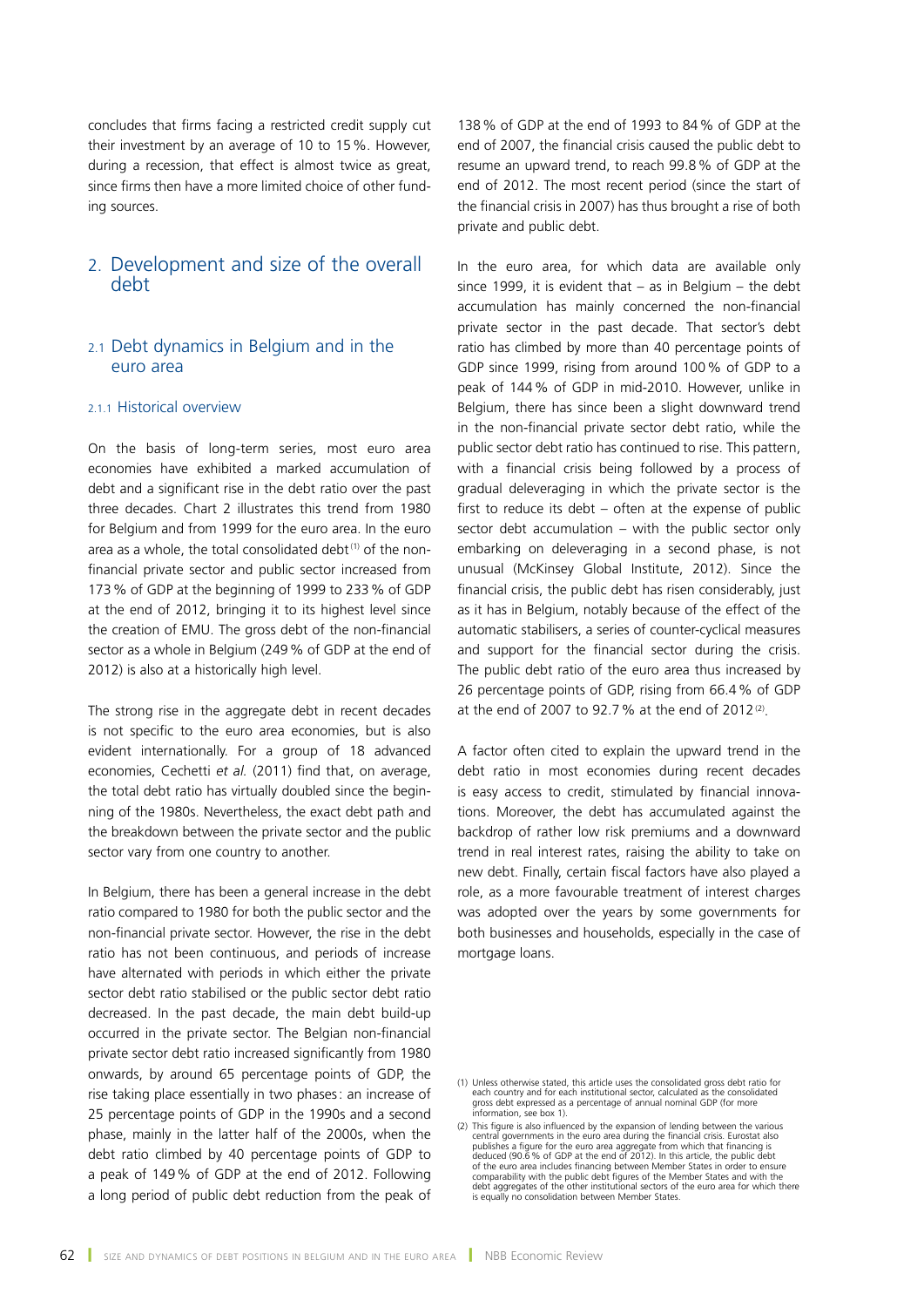



### 2.1.2 Accelerating debt accumulation in the euro area

Although the debt level in Belgium and in the euro area in the past decade has maintained a rising trend which had set in at an earlier stage, the pace of debt accumulation accelerated considerably in the second half of the 2000s, essentially in the non-financial private sector. Nonetheless, the scale of this acceleration varied greatly from one country to another. Chart 3 illustrates the increase in the debt ratio of the public and private sectors during the period from 2005 to mid-2010. After that, debt accumulation diminished for the euro area as a whole, thanks to the private sector, which actually recorded a reduction in its debt ratio, as explained in section 4 of this article.

The rapid rise in the debt ratio during the period from 2005 to mid-2010 is attributable to "active" accumulation, i.e. the growth rate of the nominal debt significantly outpaced nominal GDP growth. On average, the total nominal debt increased by 6.1% per annum in the euro area, compared to nominal GDP growth of 2.5%. This period therefore represents a strong upward phase in the financial cycle, with most euro area economies recording a substantial rise in the debt ratio. For households and

non-financial firms, the active debt accumulation occurred in a context of attractive lending conditions, financial innovations, and rising house prices accompanied, in some cases, by favourable fiscal and institutional factors.

The debt accumulation was supported, particularly in the run-up to the financial crisis, by strong expansion of bank lending, further promoted in a low interest rate environment by the effect of the financial accelerator (see section 1). Together with other factors, the rise in property prices fuelled lending to households, in terms of both supply and demand. On the demand side, the need to cope with soaring prices caused borrowers to take on ever larger loans. This was facilitated on the supply side by a contraction of margins, relaxation of the loan-tovalue ratios, and longer maturities, as is evident from the Bank Lending Survey in the euro area during this period (on the importance of lending criteria for credit growth, see Hempell and Kok Sørensen, 2010). In addition, rising property prices to some extent masked the relative increase in the debt compared to total assets, so that the debt was able to continue accumulating without any strong rise in risk premiums. Lending to companies was influenced by similar factors, and particularly by favourable estimates of economic activity and real collateral.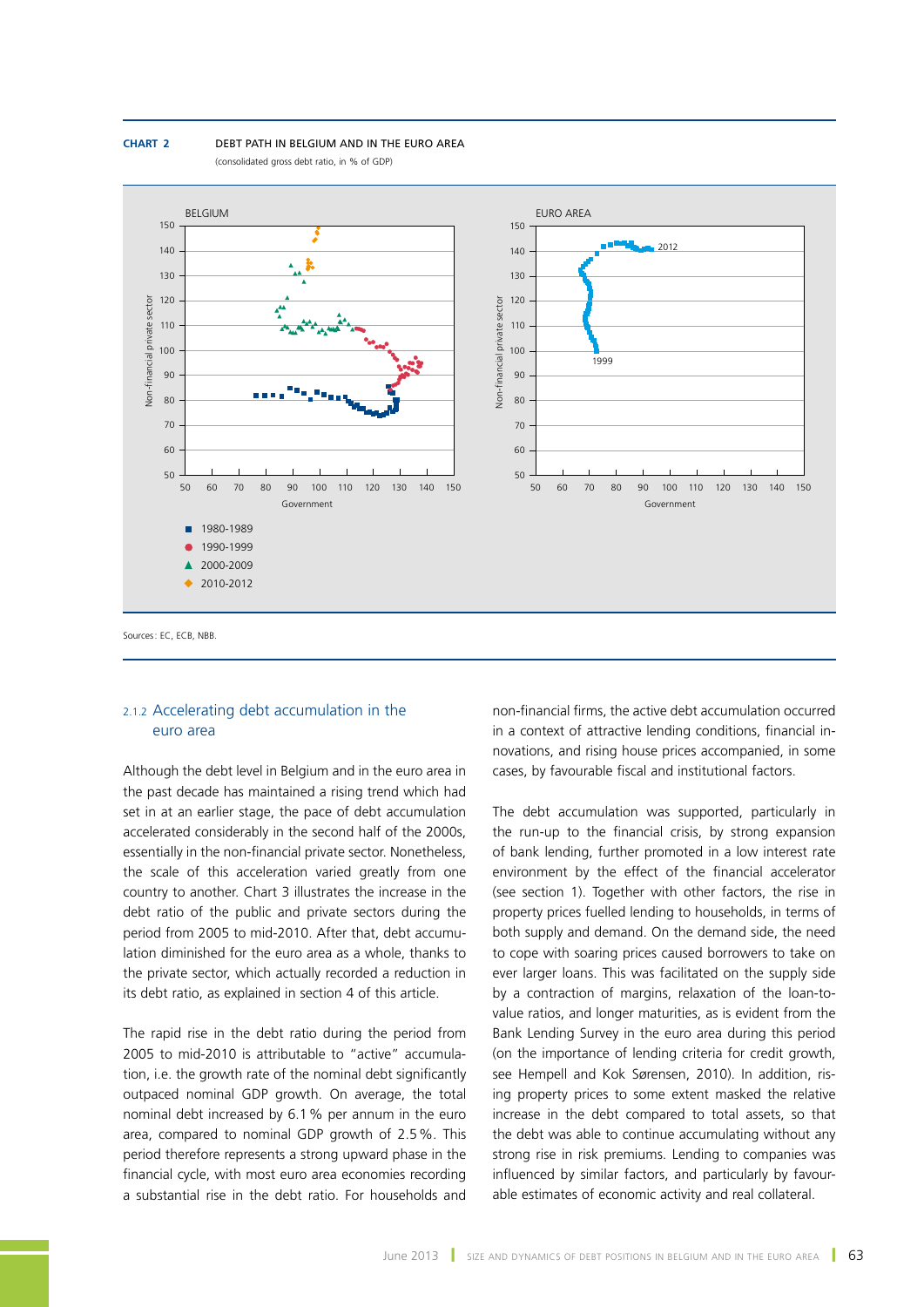#### **Chart 3** Debt accumulation between 2005 and MID-2010<sup>(1</sup>

(change in the consolidated gross debt ratio, in percentage points of GDP, unless otherwise stated)



Sources: EC, ECB, NBB.

It is generally in the peripheral countries that the biggest debt accumulation was recorded in the period from 2005 to mid-2010, considerably increasing their vulnerability to shocks. In this connection, various empirical studies (e.g. McKinsey Global Institute, 2010) show the importance of the pace of debt accumulation, particularly because a rapid rise in the debt level heightens the risk of acquiring assets of poorer quality and generally coincides with a climate of easy credit (increasing leverage in the financial sector) and/or unstable capital flows.

With the exception of Germany, the increase in the debt in the euro area during this period mainly occurred in the non-financial private sector (+24 percentage points of GDP); in the public sector the rise was smaller (+13 percentage points of GDP) and debt accumulation did not take off until the end of the period. On average for the euro area, the rise in the debt ratio of the nonfinancial private sector between 2005 and mid-2010 was more or less evenly distributed between households and non-financial corporations. In Belgium, over the same period, non-financial corporations recorded a slightly higher rise in debt levels than households.

Belgium likewise experienced accelerating debt accumulation: for both households and non-financial corporations, the increase was even a little higher than in the euro area. Apart from developments on the property market and lending criteria, a series of specific fiscal and institutional factors also played a role in the rising debt levels in Belgium.

In Belgium as in the euro area, the debt accumulation of households (see chart 4), particularly from 2005, is attributable essentially to the strong rise in mortgage lending and house prices. Moreover, that increase coincided with the introduction of a number of tax reforms (stimuli). A new tax treatment of mortgage loans, introduced in 2005, has since led to a more transparent advantage, the "housing bonus". Moreover, from 2009, under the "recovery plan", a number of tax incentives were introduced to encourage energy-saving investments ("green loans"). From 2009 to 2011 inclusive, when these measures largely ended, this led to a notable rise in the number of loans for renovation purposes. However, the household debt ratio continued to increase after this period, as did house prices.

In other countries, too, institutional and fiscal factors to some extent determine the debt accumulation and debt levels. For instance, the considerable rise in Dutch household debt in the run-up to the crisis is attributable partly to advantageous tax rules for owners/borrowers<sup>(1)</sup>.

The debt accumulation of Belgian firms (see chart 4) is also determined partly by various specific factors attributable to the tax environment. For instance, in Belgium there are considerable funding flows between non-financial corporations, on account of the activities of non-financial holding companies and finance companies of multinationals based in Belgium. These companies were previously attracted by the tax concessions available to coordination centres and, since 2006, by the "notional interest" allowance. Although that mainly affects the non-consolidated debt concept (via the effect of financing between resident non-financial corporations, which is included in the concept of non-consolidated debt and was estimated at 93% of GDP at the end of 2012), it also

<sup>(1)</sup> Countries are ranked according to the change in the total consolidated gross debt ratio of the non-financial sector.

<sup>(1)</sup> In the Netherlands, interest charges on mortgage loans are tax-deductible over a period of up to 30 years. In addition, in 2010, more than half of current mortgage loans in the Netherlands were "interest only" loans *(aflossingsvrije hypotheken*) (DNB, 2011), i.e. during the term of the loan the borrower only<br>pays the interest charges, and does not have to repay the principal until the<br>loan expires. Moreover, the Dutch market offered the option of hom withdrawal, permitting additional borrowings equivalent to a rise in the value of the home resulting from house price increases. However, some of these schemes have been abolished since the crisis. For instance, in the April 2012 Stability Programme for the Netherlands, it was stipulated that, from 1 January 2013, the<br>interest allowance would be restricted to mortgages repaid in full, at least by an<br>annuity scheme, i.e. mortgages providing for regular fixed both capital and interest.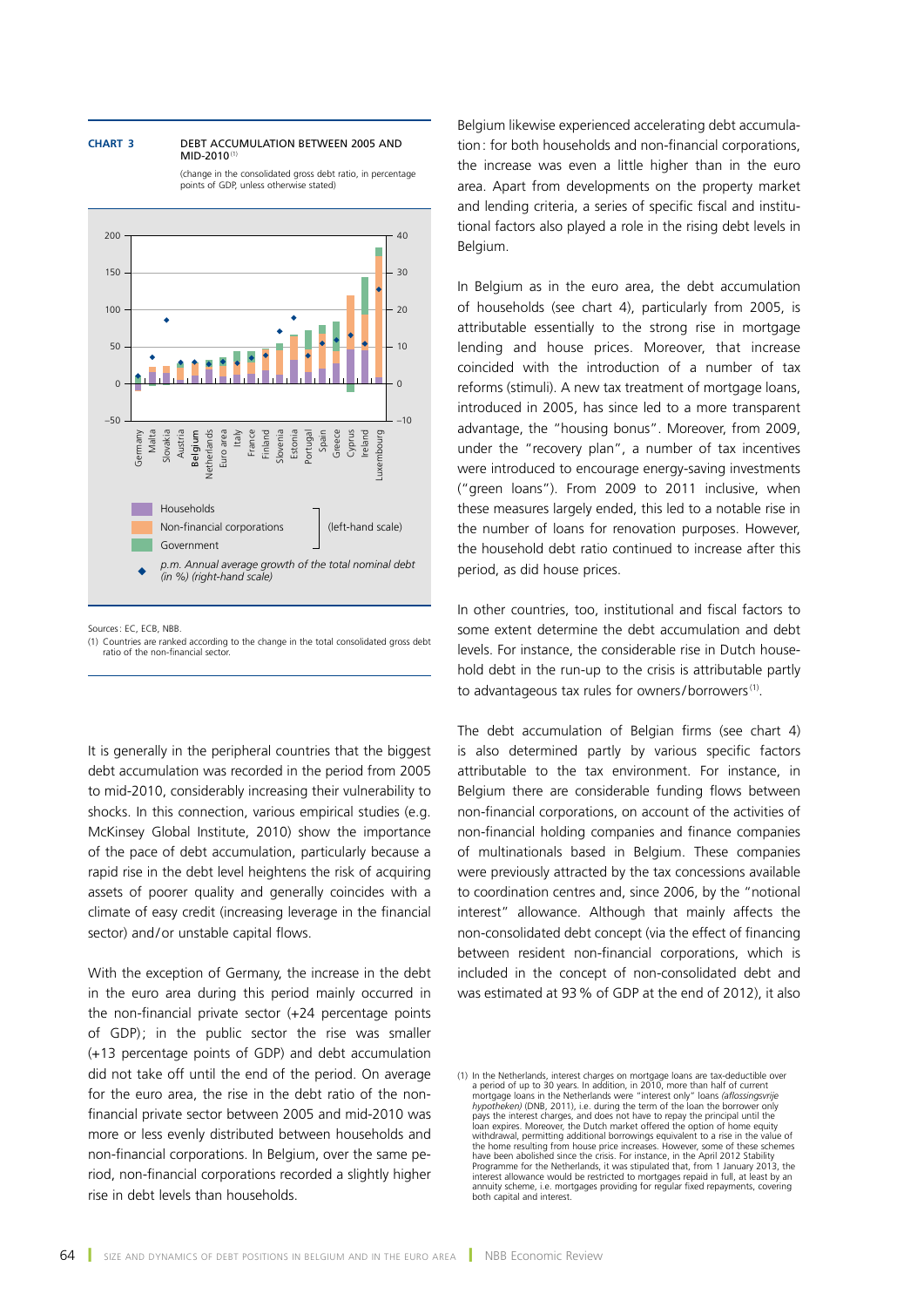**Chart 4** Debt of households and non-financial corporations in Belgium, by type (in % of GDP)



Source : NBB.

(1) Non-consolidated debt minus financing received from resident firms in the form of loans or fixed-income securities.

(2) Comprises loans granted by foreign firms to Belgian firms.

influences the consolidated concept in so far as the finance is provided by a non-resident firm for a resident firm. Since 2005, the loans granted by related foreign firms to firms based in Belgium have risen by 17 percentage points of GDP to 37% of GDP at the end of 2012, accounting for much of the rise in the consolidated debt ratio, up by 26 percentage points of GDP during that period.

Rather than being due to an actual demand for funding on the part of firms, that debt accumulation therefore originates from financial flows aimed at optimum tax efficiency. It is therefore preferable to estimate the underlying movement in the debt on the basis of a debt concept which is influenced little, if at all, by these specific financing transactions between firms, e.g. on the basis of bank lending. Since 2005, that lending has risen by only 6 percentage points of GDP to 44% of GDP, while the non-consolidated and consolidated debt ratios of nonfinancial corporations have risen respectively by 41 and 26 percentage points of GDP, to 186 and 93% of GDP.

# 2.2 Debt level and heterogeneity within the euro area

Owing to the increase in debt in the non-financial private sector, and subsequently also in the public sector, the aggregate debt ratio in the euro area and in most of the Member States has reached a historic peak (see chart 5). The overall debt ratio of the non-financial sector climbed from 173% of GDP at the beginning of 1999 to 233% at the end of 2012 in the euro area, and from 224 to 249% of GDP in Belgium. However, as in the case of the debt accumulation, the debt level varies considerably, both between countries and between sectors.

An international comparison shows that the debt ratio of the non-financial private sector exhibits widely varying values (see chart 6). At the end of 2012, the ratio ranged from 73% of GDP in Slovakia to 311% in Cyprus. The breakdown of the debt ratio between firms and individuals is also divergent. As in the euro area, the household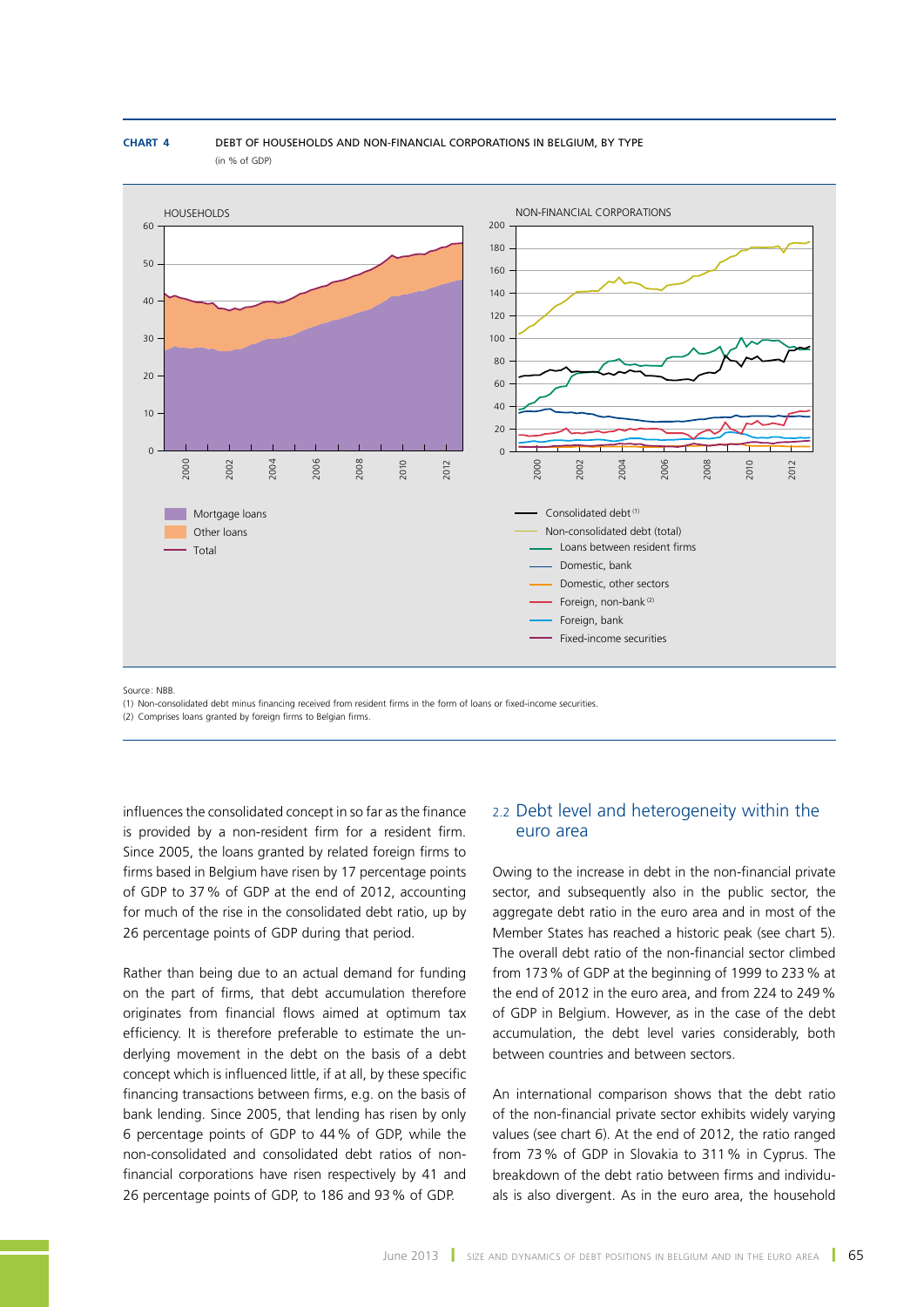

**CHART 5 CONSOLIDATED GROSS DEBT RATIO OF THE NON-FINANCIAL SECTOR<sup>(1)</sup>: DEVELOPMENT** (in % of GDP)

Sources: EC, ECB, NBB.

(1) Data up to the fourth quarter of 2012. Quarterly data for the non-financial private sector debt ratio. Annual data for the public debt ratio (end of period) interpolated linearly on a quarterly basis.

debt ratio is lower than that of non-financial corporations in most countries. However, in the Netherlands and Germany, household debt exceeds corporate debt. In Belgium, the household debt ratio is below the average for the euro area, and that of non-financial corporations slightly exceeds it.

At the end of 2012, the consolidated debt ratio of the non-financial private sector in Belgium (149% of GDP) was close to the euro area average (141% of GDP), in an international context.

However, the private sector's debt level depends very much on the definition applied. For instance, Belgium in particular records a significant difference between the non-consolidated (241% of GDP at the end of 2012) and consolidated debt ratio (149% of GDP) of the nonfinancial private sector. That difference is also substantial in the case of Luxembourg. As explained above, the difference essentially reflects the scale of financing between resident firms. Box 1 explains the concept of consolidated debt used in this article, and specifies how it differs from other definitions.

If the government debt level is added to that of the private sector, the conclusion is still that there are wide variations between countries. At the end of 2012, the total debt ratio ranged between 125% of GDP in Slovakia and 397% in

#### **Chart 6** Consolidated gross debt ratio of the non-financial sector: international comparison(1)

(in % of GDP, end-2012)



Sources: EC, ECB, NBB.

- (1) The countries are ranked according to the total consolidated gross debt ratio of the non-financial sector.
- (2) Threshold used by the EC in the MIP to assess the non-consolidated debt level of the non-financial private sector.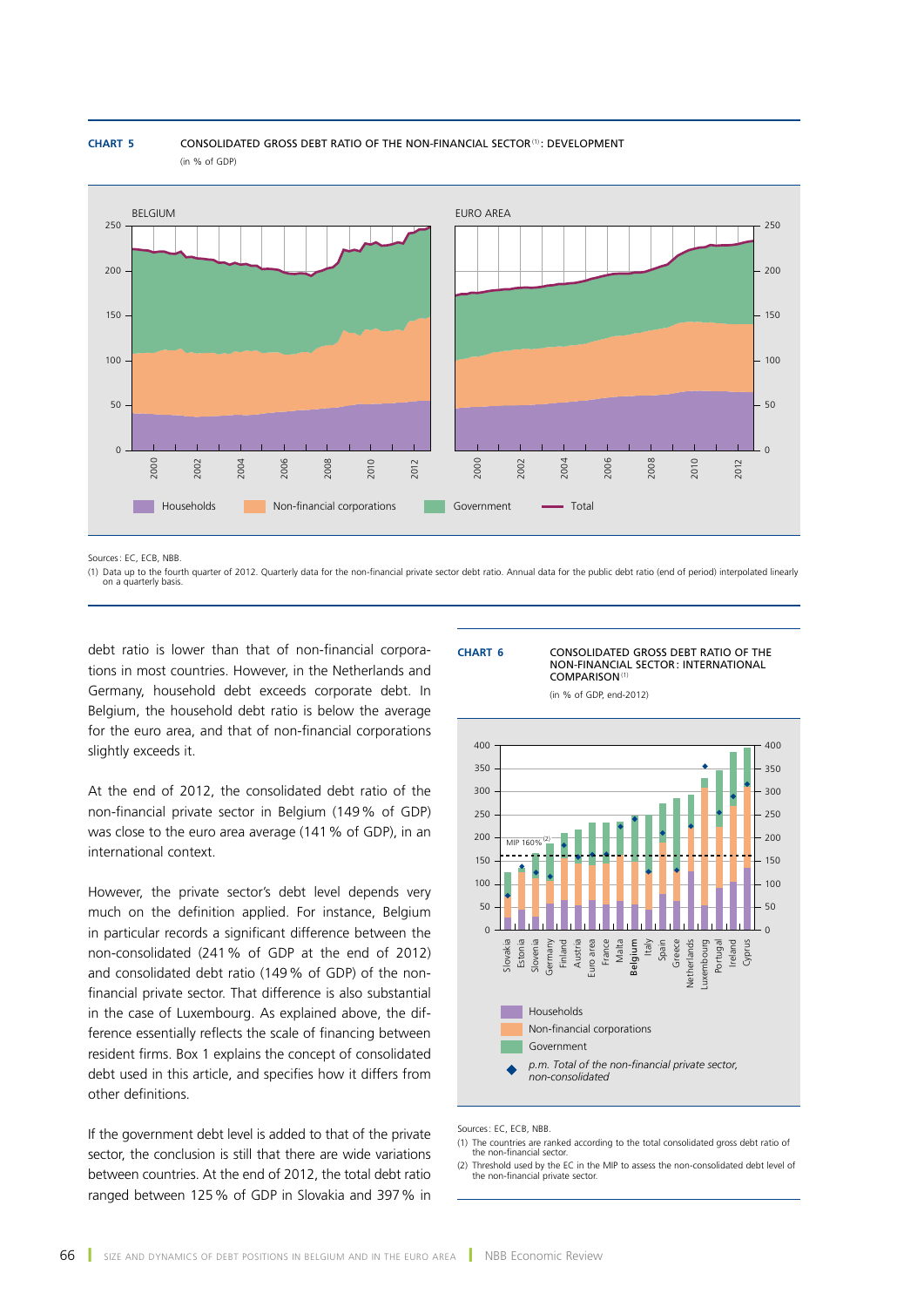Cyprus. Compared to the ranking of countries according to their private debt, several countries – including Belgium – see their relative position deteriorate if their high public debt is taken into account. The countries with a substantial public debt are sufficiently well known. In the euro area, the countries with the highest public debt ratio at the end of 2012 were Greece, Italy, Portugal, Ireland and Belgium. Only 5 of the 17 Member States (Estonia, Luxembourg, Slovakia, Finland and Slovenia) had a public debt ratio below the Maastricht criterion of 60% of GDP.

The country ranking shows that the countries which proved vulnerable during the financial crisis are generally also among those with the highest aggregate debt ratios. Countries considered stable during the crisis, such as Germany and Finland, have a modest debt ratio. However, the gross debt ratio is not necessarily sufficiently discriminating, as a country's financial vulnerability – and hence the sustainability of its debt – also depends on a range of other factors, as explained in section 3 of this article.

# Box 1 – Debt concepts and definitions

The level of the debt ratio depends very much on the definition used. The same applies to a country's relative position, and the associated policy messages, as is shown by a comparison of the debt level of the non-financial private sector between Belgium and the euro area, based on four criteria:

- non-consolidated gross debt, in % of GDP ;
- consolidated gross debt, in % of GDP ;
- non-consolidated gross debt, in % of financial assets;
- net financial liabilities, in % of GDP.



4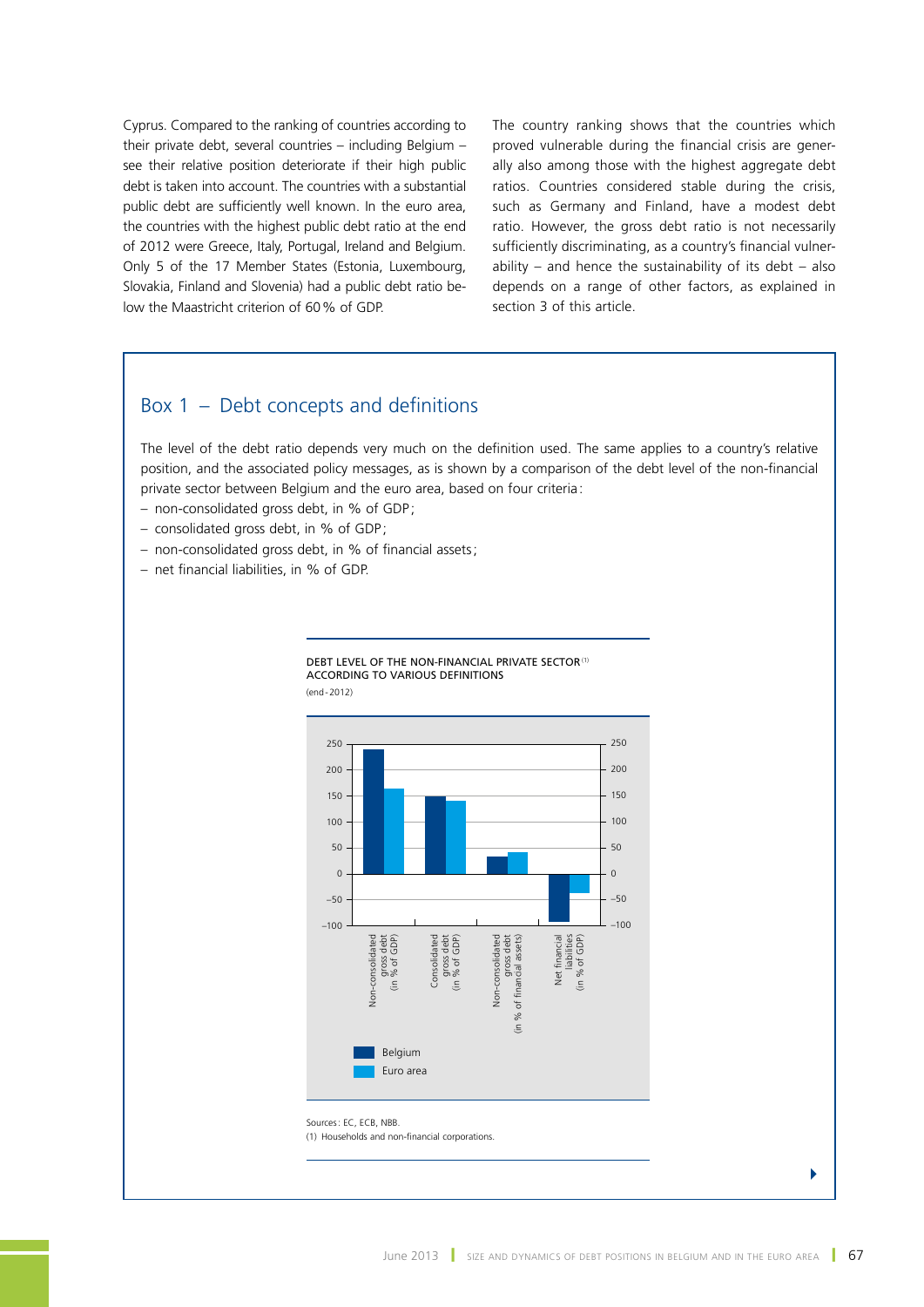On the basis of the debt indicator most commonly used in international analyses, namely the non-consolidated gross debt in % of GDP, the financial position of the Belgian non-financial private sector appears fragile: the debt ratio came to 241% of GDP at the end of 2012, compared to 164% of GDP in the euro area, and is thus well above the threshold of 160% of GDP, beyond which – according to the MIP – there are signs of a macroeconomic imbalance.

However, on the basis of the consolidated gross debt ratio, the debt of the Belgian non-financial private sector is comparable to that of the euro area (149 and 141% of GDP respectively). The difference between the nonconsolidated debt ratio and the consolidated figure corresponds to financing between entities in the same resident institutional sector (lending between firms). That financing is particularly high in Belgium (93% of GDP), notably on account of the strong presence of non-financial holding companies and finance companies of multinationals. In the euro area, the difference between the two debt concepts was only 23% of GDP at the end of 2012. Although the consolidated debt ratio is not shown in the MIP scoreboard of eleven indicators, it acts as an "alternative" indicator that the European Commission uses among other criteria for making its final assessment. In its latest in-depth review of Belgium (EC, 2013), the European Commission therefore does not consider the private sector debt position to be unbalanced.

If the non-consolidated gross debt is expressed as a percentage of the total financial assets, Belgium actually does better than the euro area. The reason is that the volume of private sector financial assets is much greater in Belgium (719% of GDP) than in the euro area (389% of GDP). Apart from a structurally bigger savings flow, the size of these non-consolidated assets is largely due to reciprocal claims between resident non-financial corporations (218% of GDP in Belgium). Once again, it is therefore a question of financial links between firms. An increase in the liabilities (either via debt or via equity) caused by these links inflates the claims of the corporate sector in the redistribution of these flows to other firms or to the parent company (e.g. in the form of loans). This leverage figure therefore applies a sort of consolidation (since part of the financial links between firms appear in both the denominator and the numerator). However, this measurement is generally more volatile than debt ratios expressed as a percentage of GDP, taking account of financial asset price fluctuations.

According to the net debt figure, the financial position of the Belgian private sector is much sounder overall than that of the euro area, in stark contrast to the conclusion based on the non-consolidated gross debt<sup>(1)</sup>. The net debt is calculated here as the difference between the total financial liabilities (including shares; the concept is therefore broader than debt) and the financial assets. This indicator is negative for the private sector, corresponding to positive net financial assets. In Belgium that is attributable to the impressive net financial assets of households, amounting to € 806 billion at the end of 2012, or 214% of GDP, the highest figure in the euro area.

Apart from the debt position of the non-financial private sector, i.e. households (S14 and S15 according to the national accounts terminology) and non-financial corporations (S11), this article also examines the debt position of the general government (S13). It should be noted that the distinction between the various debt concepts is less relevant here. Taking account of the small scale of reciprocal claims and financial assets held by governments, the differences between the consolidated and non-consolidated debt concepts<sup>(2)</sup> and between gross and net debt levels are less marked than for the private sector.

Finally, it must be said that the total debt of the economy is defined in this article as relating to households, nonfinancial corporations and general government, and that this aggregate therefore does not include the debt of the financial sector. Since the latter is solely an intermediary, its debt does not in fact result from its own final

(2) As in the case of the consolidated debt ratio of the other sectors, the consolidation of the public debt is applied with respect to the national resident sector. In regard to the aggregation at the level of the euro ar

<sup>(1)</sup> On the economic importance of the net debt ratio compared to the gross debt ratio, see Van Nieuwenhuyze (2013).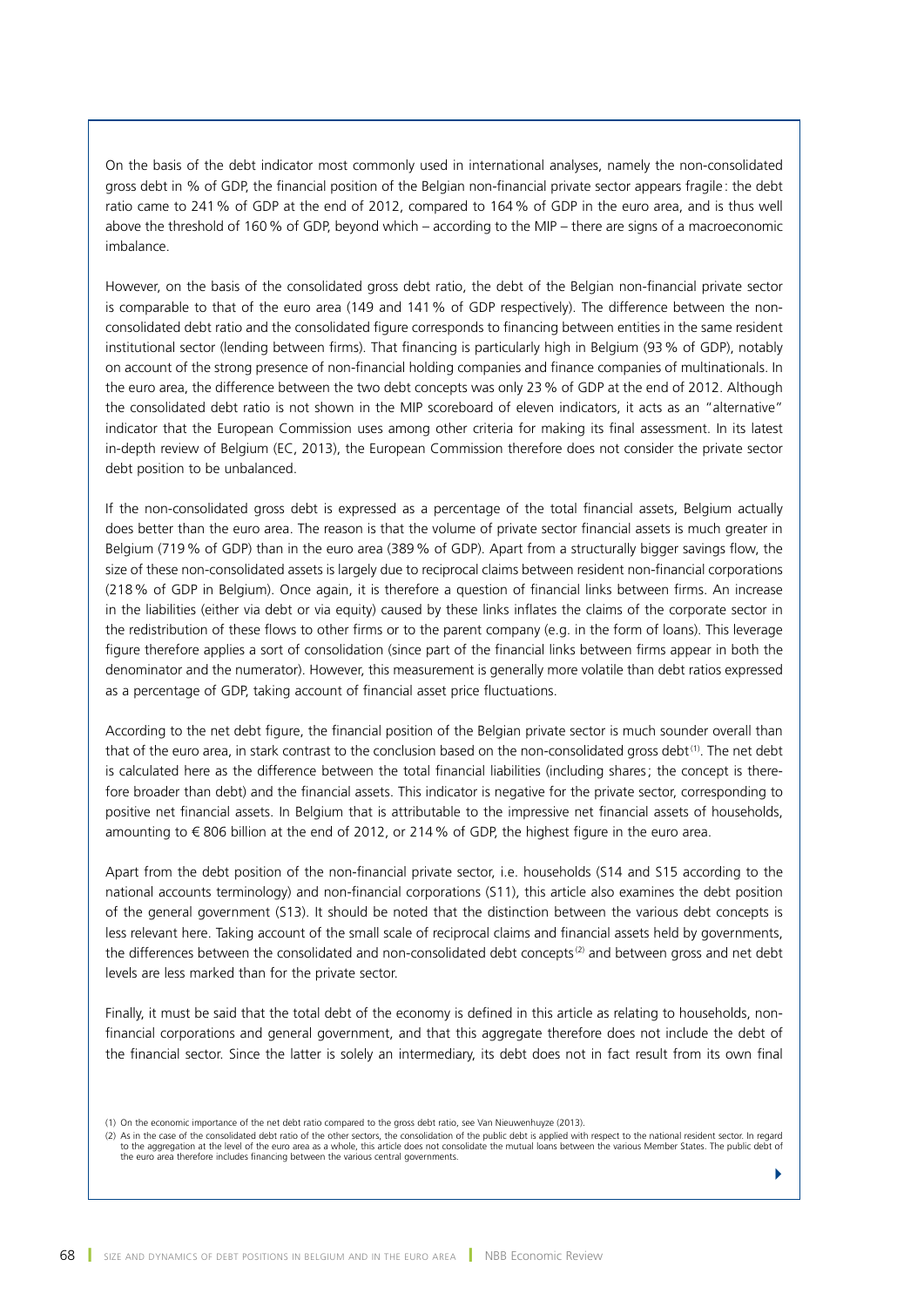investment but from that of the other sectors. However, as the crisis demonstrated, the balance sheet position of the financial sector is of great importance for macroeconomic developments. On the one hand, governments of many countries proceeded with capital injections to strengthen the balance sheet position of the banks, and that augmented the public debt. Also, the balance sheet position of the financial sector, via its impact on financial intermediation, may have a considerable influence on the debt development of the non-financial sectors, as explained by section 4 of this article concerning deleveraging.

# 3. Debt sustainability

In view of the rapid rise in the debt ratio and its historically high level, a long and significant deleveraging process has become more likely in the euro area. The financial crisis in fact shows that the sustainability of the accumulated debt has been undermined; as explained in section 1, that may lead to various forms of deleveraging (driven by supply and/or demand). The heterogeneity of the debt positions of the various countries and sectors in the euro area, illustrated in section 2 of this article, reveals that debt sustainability (and hence the likelihood of deleveraging) varies from one country to another and from one sector to another.

This section therefore assesses the sustainability of the current debt position for each country (on the basis of data up to the end of 2012) for the three non-financial sectors, namely households, non-financial corporations and the government, both separately and jointly. That analysis also yields an indication of the countries and sectors most urgently in need of balance sheet repair.

Sustainability is a complex concept and there is no consensus regarding its definition and measurability (see Wyplosz, 2007). In particular, there is no uniform definition of the equilibrium level of the debt ratio, particularly for the private sector. It is therefore advisable to adopt a multidimensional approach to sustainability, using multiple variables<sup>(1)</sup>. The study by McKinsey Global Institute (2010) identifies a number of sub-indicators charting the sustainability of the debt:

– The level of the debt ratio and its components: a high debt ratio compared to similar countries or sectors, or in relation to an absolute threshold, may point to an excessive debt level. For example, for the non-financial private sector the MIP is based on a threshold of 160%

of GDP for the non-consolidated debt ratio (this is one of the eleven indicators for identifying macroeconomic imbalances): above that threshold, the debt level is considered excessive. In the case of the government debt ratio, the threshold applied since the Maastricht Treaty is 60% of GDP. The existence of these – not necessarily identical – thresholds for the debt ratio of the non-financial sectors is also proposed in a number of empirical studies (e.g. Cecchetti *et al.* (2011)). However, as pointed out in box 1 for the specific case of the Belgian private sector, these values must not be over-generalised (see also Egert, 2012). It is preferable to take account of institutional and structural factors as well when comparing the debt ratios of each country to these thresholds<sup>(2)</sup>.

- The rise in the debt ratio: particularly strong growth in relation to the historical trend or in comparison with similar countries (e.g. Jordà *et al.*, 2011) may indicate an excessively rapid credit expansion, implying a risk of acquiring poorer quality assets.
- Composition of the debt: the sectors' sensitivity to their debt position also depends on the structure of the debt in terms of maturities (long or short), fixed or variable interest rates, counterparties and currencies. Long maturities are generally considered less risky than a large volume of short-term debt (roll-over risk). The same applies to fixed interest rate contracts, which reduce the sensitivity to interest rate fluctuations in comparison with variable interest rates; it is also true for debt denominated in the country's own currency, limiting the exchange rate risk. Finally, a large proportion of foreign-held debt in a context of volatile, unstable capital flows may be considered a disadvantage (risk of sudden stops).
- The repayment capability of the sectors: repayment capability is measured in relation to disposable income and/or profit. The repayment burden can be analysed on the basis of total capital repayments and interest due (debt service burden) expressed as a percentage of income. In view of the incomplete data on capital repayments, the analysis is often confined to the interest charges (interest rate burden).

<sup>(1)</sup> It should also be noted that the sustainability of the public debt forms the subject of regular analysis (see in particular ECB (2011) and the annual assessments by the EC (2012)), unlike the private sector debt. Balassone *et al.* (2011) review various methods which may be applied to the public debt.

<sup>(2)</sup> Thus, the non-financial private sector in Belgium and Luxembourg can tolerate a relatively high non-consolidated debt ratio because the consolidated debt ratio is much lower.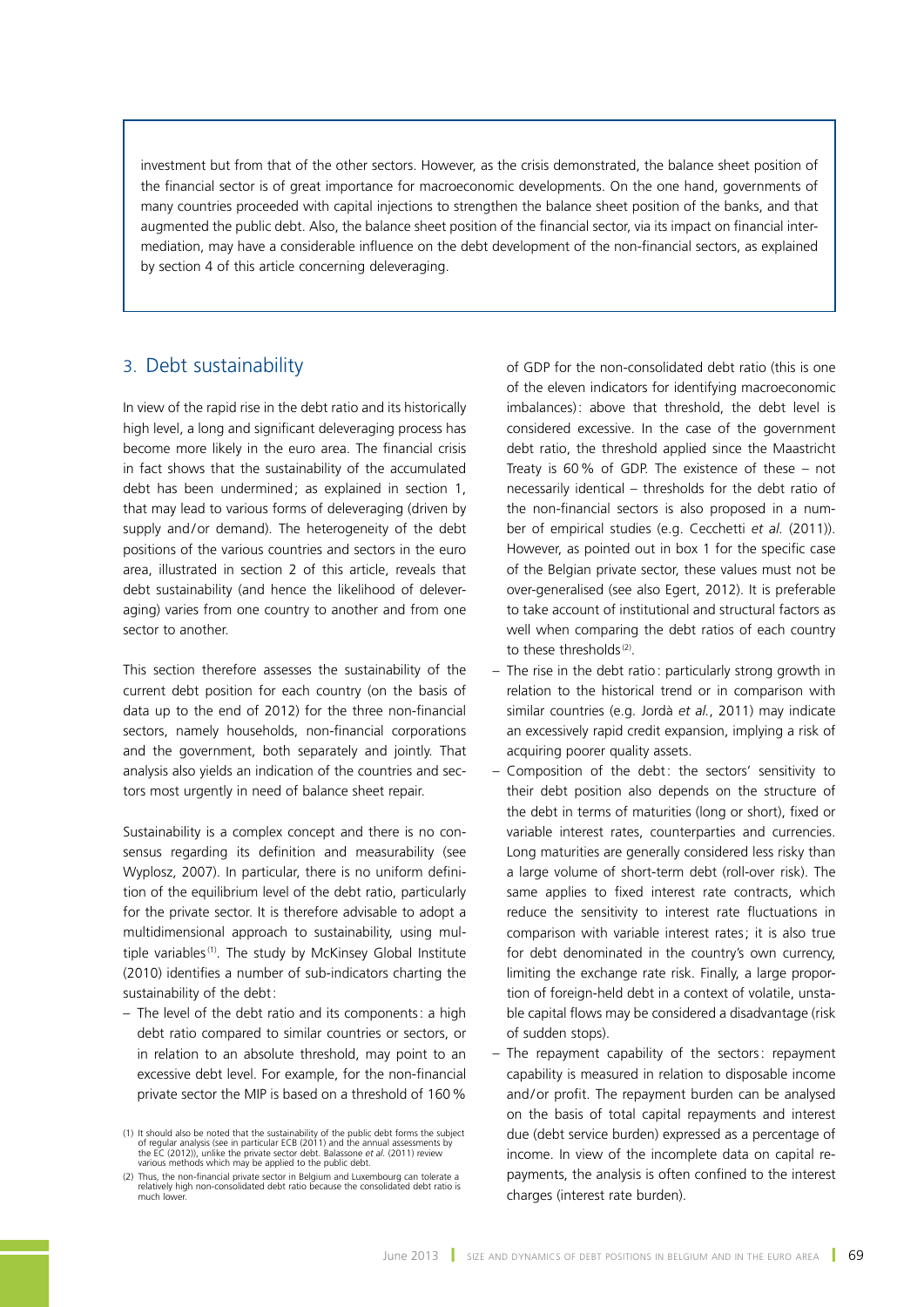– The vulnerability of the sectors and framework conditions: vulnerability can be measured according to changes in income or changes in financing conditions. Sectors with relatively low volatility in their income and/or substantial reserves of liquid assets are less sensitive to recessions or to other general situations involving loss of income. Sectors with considerable financial reserves or large net financial assets are therefore able, in general, to maintain a higher gross debt level.

The heat map presented in table 1 summarises the results of the sustainability analysis. The analysis was conducted for the respective non-financial sectors by means of various key indicators measuring sustainability : the level of and change in the consolidated gross debt ratio, the breakdown of the debt position into short-term debt (up to one year) and long-term debt (over one year), the interest payable compared to disposable income for households, and compared to the gross operating surplus for firms<sup>(1)</sup> and the net financial assets of institutional sectors. The heat map in table 1 identifies for each sustainability indicator the four countries with the best results (in green) and the four countries with the worst results (in orange), and ranks the countries on the basis of a general assessment according to all the sustainability indicators.

Table 1 shows that the sustainability risks in the household sector usually coincide with those of non-financial corporations. It also emerges that the government sector situation is generally decisive for the overall ranking. Despite the government's high net financial liabilities, Belgium is among the stronger euro area countries, mainly thanks to the relatively favourable financial position of households and firms. The sustainability analysis shows that these sectors do not face any immediate problems and do not need deleveraging. In particular, the household sector achieves a good score<sup>(2)</sup>. In the non-financial corporations sector, Belgium's position is relatively unfavourable in terms of the proportion of short-term loans in bank loans to non-financial corporations (and in their total debt). However, that large proportion is to a great extent due to the activities of the cash management companies based in Belgium, which generally operate on the basis of short-term finance.

The general ranking of the euro area countries makes sense at first sight in view of the vulnerability of the various countries during the crisis. Germany and Austria top the ranking, while Portugal, Ireland, Greece and Cyprus come bottom. The weakest countries present sustainability risks in both the non-financial private sector and the public sector. In those countries there is therefore a relatively high probability of general balance sheet repair.

In some cases, the multidimensional analysis reveals risks that would not be apparent from examination of the debt level alone. For instance, a large proportion of Greek household debt consists of short-term debt (15.5% of the total), indicating that, although Greek households have a relatively low debt level, there could be serious liquidity and interest rate risks. Conversely, Dutch households have a relatively high debt ratio but a substantial volume of financial assets, that reduces their insolvency risk.

As in the Netherlands, the sustainability of the nonfinancial private sector's debt position in Belgium improves considerably if the analysis is based on net financial assets (see also box 1), particularly for households $(3)$ . The significance of net financial assets as an indicator of sustainability and financial fragility is likewise evident at the level of the economy as a whole. Along with the Netherlands, Germany and Finland, Belgium is among a small group of euro area countries with a net creditor position in relation to the rest of the world, while countries such as Greece, Ireland, Cyprus, Portugal and Spain have substantial net financial liabilities.

However, the sustainability analysis based on the heat map has the drawback of being merely a snapshot view which takes no account of the trend in the underlying indicators. Moreover, it is based on macroeconomic aggregates which may mask fragile segments. For instance, a low household debt ratio for the sector as a whole may be accompanied by a significant number of risky individual debt positions, e.g. if some households obtained loans with a high loan-to-value ratio, or if the loan repayments take up a large proportion of their disposable income. In addition, the heat map identifies potential risks on the basis of a country's situation in relation to other countries, without assessing the general risk level.

In this context, it should be noted that, in contrast to the trend in the debt level in most countries, a number of sustainability indicators have improved since the financial crisis. Almost all the euro area countries have seen an improvement in the financing structure of both households and firms, since they are making greater use of long-term

<sup>(1)</sup> For governments, the interest burden (ESA definition) is expressed as a<br>percentage of GDP. The proportion of short-term debt is not considered to be<br>an indicator of sustainability for governments since the public debt comprises a predominance of long-term debt.

<sup>(2)</sup> However, this assessment takes no account of factors exogenous to the financial situation, such as housing market developments, which could be detrimental to the financial situation in the case of a turnaround.

<sup>(3)</sup> However, distribution aspects are key factors here. The more financial assets are concentrated among households with low or zero debt, the less they contribute to the sustainability of the sector's debt ratio. Moreover in asset values. Nonetheless, the assets are a key factor in a sustainability analysis, and it should be noted that the most illiquid assets held by households (property) are disregarded in this analysis, and that a large proportion of the financial assets of Belgian households comprises liquid deposits.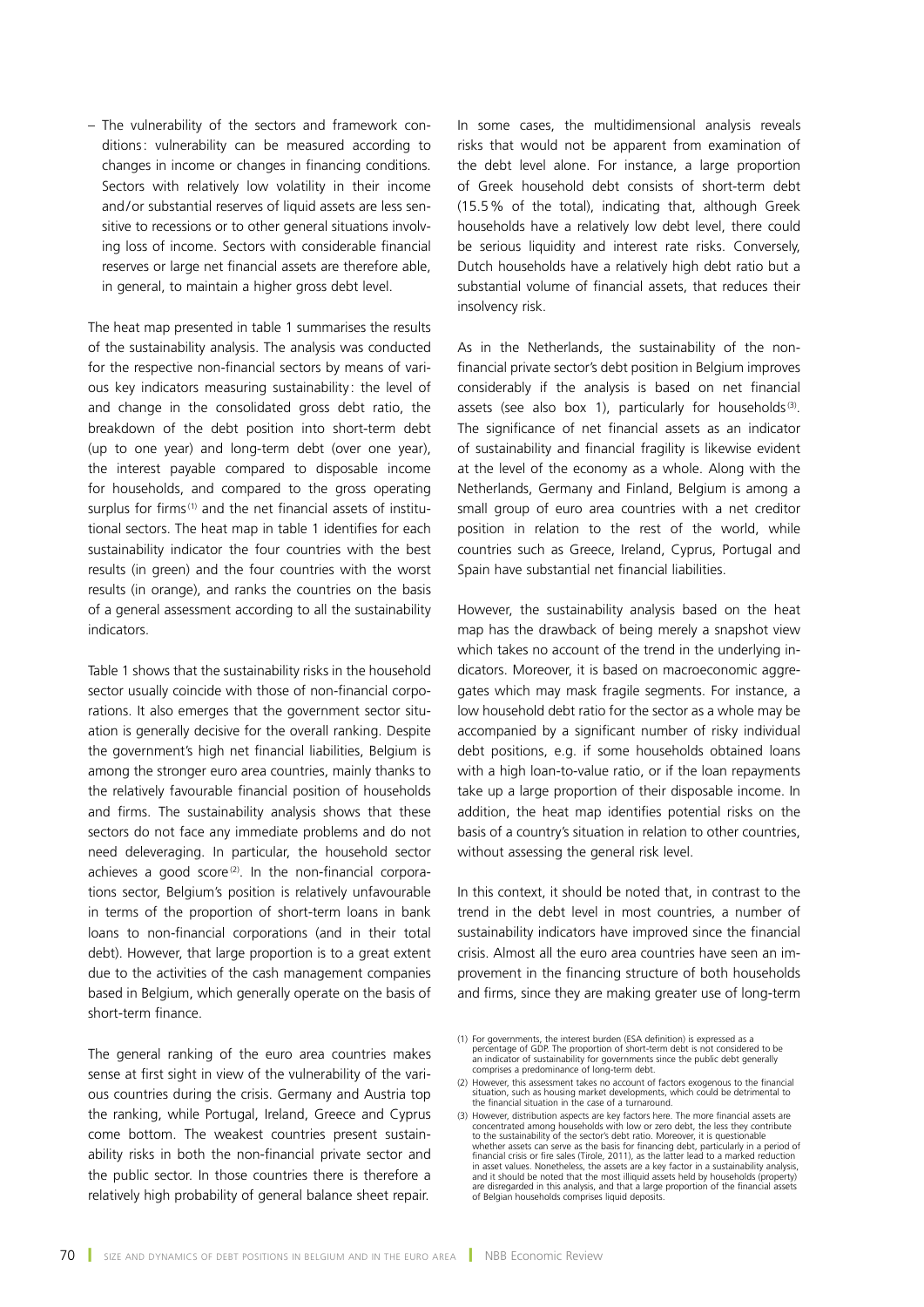| <b>TABLE</b>   |                          | DEBT SUSTAINABILITY OF THE NON-FINANCIAL SECTOR: HEAT MAP <sup>(1)</sup> |                                               |                                    |                                   |                          |                                                        |                                              |                                    |                          |                          |                                                        |                                    |                          |
|----------------|--------------------------|--------------------------------------------------------------------------|-----------------------------------------------|------------------------------------|-----------------------------------|--------------------------|--------------------------------------------------------|----------------------------------------------|------------------------------------|--------------------------|--------------------------|--------------------------------------------------------|------------------------------------|--------------------------|
|                |                          |                                                                          | Households                                    |                                    |                                   |                          |                                                        | Non-financial corporations                   |                                    |                          |                          | Government                                             |                                    |                          |
|                | Debt level               | Change in<br>the debt level                                              | Share of<br>short-term<br>debt <sup>(2)</sup> | Interest<br>charges <sup>(3)</sup> | financial<br>assets<br><b>Jet</b> | Debt level               | Change in<br>the debt level                            | short-term<br>debt <sup>2)</sup><br>Share of | Interest<br>charges <sup>(3)</sup> | Net financial<br>assets  | Debt level               | Change in<br>the debt level                            | Interest<br>charges <sup>(3)</sup> | Net financial<br>assets  |
|                | (in % of GDP,<br>2012Q4) | (in percentage<br>points of GDP,<br>2005Q1-<br>2012Q4)                   | $\frac{\sin 96}{201204}$                      | $\frac{96}{2011}$                  | (in % of GDP,<br>2012Q4)          | (in % of GDP,<br>2012Q4) | (in percentage<br>points of GDP,<br>2005Q1-<br>2012Q4) | $\frac{(\text{in } 96)}{201204}$             | $\frac{96}{2011}$                  | (in % of GDP,<br>2012Q4) | (in % of GDP,<br>2012Q4) | (in percentage<br>points of GDP,<br>2005Q1-<br>2012Q4) | (in % of GDP,<br>2012)             | (in % of GDP,<br>2012Q4) |
| ă              | S9                       | $-12$                                                                    | 4.7                                           | $\infty$<br>$\sim$                 | 28                                | 49                       | $\overline{4}$                                         | $\frac{6}{2}$                                | $\overline{c}$                     | $-54$                    | 82                       | $\overline{1}$                                         | 2.5                                | $\overline{5}$           |
| র              | 54                       | $\infty$                                                                 | 8.6                                           |                                    | $\overline{15}$                   | 92                       | $\overline{4}$                                         | 23                                           | $\overline{\phantom{0}}$           | $-77$                    | $\widetilde{z}$          | Ō                                                      | 2.6                                | $\overline{5}$           |
| ₹              | C3                       | $\overline{6}$                                                           | 8.0                                           | 1                                  | 73                                | 101                      | $\circ$                                                | $\overline{21}$                              | I                                  | $-106$                   | 72                       | $\infty$                                               | 3.2                                | $-52$                    |
| ᇬ              | 90                       | $\frac{1}{2}$                                                            | 111                                           |                                    | $\overline{7}$                    | 83                       | 28                                                     | 32                                           | $\overline{21}$                    | $-120$                   | 54                       | 27                                                     | 2.1                                | q                        |
| 匥              | 57                       | $\frac{6}{2}$                                                            | 3.3                                           | $\frac{0}{1}$                      | $\overline{a}$                    | 88                       | $\overline{21}$                                        | $\overline{6}$                               | 24                                 | $-116$                   | $\infty$                 | 25                                                     | 2.6                                | $-70$                    |
| 벎              | 56                       | $\frac{5}{1}$                                                            | 3.2                                           | $\overline{1}$                     | 214                               | 93                       | 26                                                     | 96                                           | $\overline{9}$                     | $-121$                   | $\overline{0}$           | $\circ$                                                | 3.5                                | $-82$                    |
| 53             | 80                       | $\overline{4}$                                                           | 3.8                                           | 2.9                                | 84                                | $\overline{11}$          | $\overline{5}$                                         | 20                                           | $\overline{1}$                     | $-129$                   | 84                       | 39                                                     | 3.0                                | $\overline{9}$           |
| 出              | $\overline{4}$           | $\overline{9}$                                                           | $\overline{2}$                                | 2.1                                | 53                                | 82                       | $\overline{0}$                                         | $\circ$                                      | $\frac{6}{2}$                      | $-140$                   | $\overline{0}$           | Б                                                      | 0.2                                | 33                       |
| $\equiv$       | 128                      | 20                                                                       | 2.8                                           | 6.5                                | $\overline{9}$                    | 54                       | m                                                      | 30                                           | $\frac{1}{2}$                      | $-38$                    | $\overline{7}$           | $\overline{0}$                                         | 1.8                                | $-42$                    |
| $\frac{1}{2}$  | 29                       | $\overline{0}$                                                           | 9.0                                           | 1.5                                | 38                                | 45                       | $\triangleright$                                       | $\overline{37}$                              | 9                                  | $-72$                    | 52                       | $\bar{\mathbf{C}}$                                     | $\frac{0}{1}$                      | $-25$                    |
| 匸              | 65                       | $\overline{21}$                                                          | $\overline{6}$ .                              | 1.7                                | 56                                | 93                       | 23                                                     | $\frac{1}{2}$                                | $\overline{21}$                    | $-104$                   | 53                       | G                                                      | 1.4                                | 55                       |
|                | 45                       | $\overline{4}$                                                           | 8.5                                           | 0.9                                | $\overline{7}$                    | 80                       | $\frac{6}{2}$                                          | 38                                           | $\infty$                           | $-110$                   | 127                      | 23                                                     | 5.4                                | $-113$                   |
|                | 55                       | $\overline{10}$                                                          | 4.0                                           | 2.4                                | 75                                | 254                      | 180                                                    | $\overline{37}$                              | 55                                 | $-160$                   | $\overline{z}$           | $\overline{1}$                                         | 0.4                                | 46                       |
| Շ              | 136                      | 53                                                                       | 9.6                                           | 3.5                                | $\tilde{c}$                       | 175                      | 85                                                     | 24                                           | Ō                                  | $-164$                   | 86                       | $\frac{5}{1}$                                          | 3.2                                | $-54$                    |
| ᇛ              | $\mathcal{Q}$            | 33                                                                       | 15.5                                          | 2.2                                | G <sub>3</sub>                    | 65                       | $\frac{6}{2}$                                          | $\overline{40}$                              | 6                                  | $-82$                    | 157                      | 58                                                     | 5.0                                | $-102$                   |
| ш              | 106                      | స్                                                                       | $\overline{3.7}$                              | $\overline{3}$ .                   | 84                                | 163                      | 51                                                     | 28                                           | $\tilde{c}$                        | $-97$                    | 118                      | 89                                                     | $\frac{6}{3}$                      | $-84$                    |
| $\overline{p}$ | $\overline{9}$           | $\overline{4}$                                                           | $\overline{3}.9$                              | 3.0                                | 54                                | 132                      | 33                                                     | 27                                           | 27                                 | $-169$                   | 124                      | 60                                                     | 4.4                                | $-78$                    |

DEBT SUSTAINABILITY OF THE NON-FINANCIAL SECTOR: HEAT MAP<sup>(1)</sup> **Table 1** Debt sustainability of the non‑financial sector: heat map(1)

Sources: EC, ECB, NBB. Sources: EC, ECB, NBB.

(1) The ranking of the countries in the rable is based on a ranking for variable, each country being given a score ranging from "low risk" (=1) to "high risk" (=17), corresponding to its positon in the ranking. The 4 count marked in green, and the 4 countries with the highest scores are marked in orange. Next, the countries were ranked in ascending order on the basis of (i) the number of orange values, and (ii) the average score over the var (1) The ranking of the table is based on a ranking for each variable, each country being given a score ranging from "low risk" (=1) to "high risk" (=17), corresponding to its position in the ranking. The 4 countries with The table reflects the actual value of the variables and not the score.

(2) This concerns the proportion of short‐term liabilities (<1 year) in the total gross debt of households and in the outstanding loans granted by resident banks to non-financial corporations.

(2) This concerns the proportion of short-term liabilities (< 1 year) in the total gross debt of households and in the outstanding loans granted by resident banks to non-financial corporations.<br>(3) The interest charges con (3) The interest charges concern interest payments over the whole year 2011, the latest figures for all countries expressed respectively as a percentage of the gross disposable income of households and the gross operating

for the year in question. In the case of governments the 2012 figures are available, and interest payments (ESA definition) are expressed as a percentage of GDP.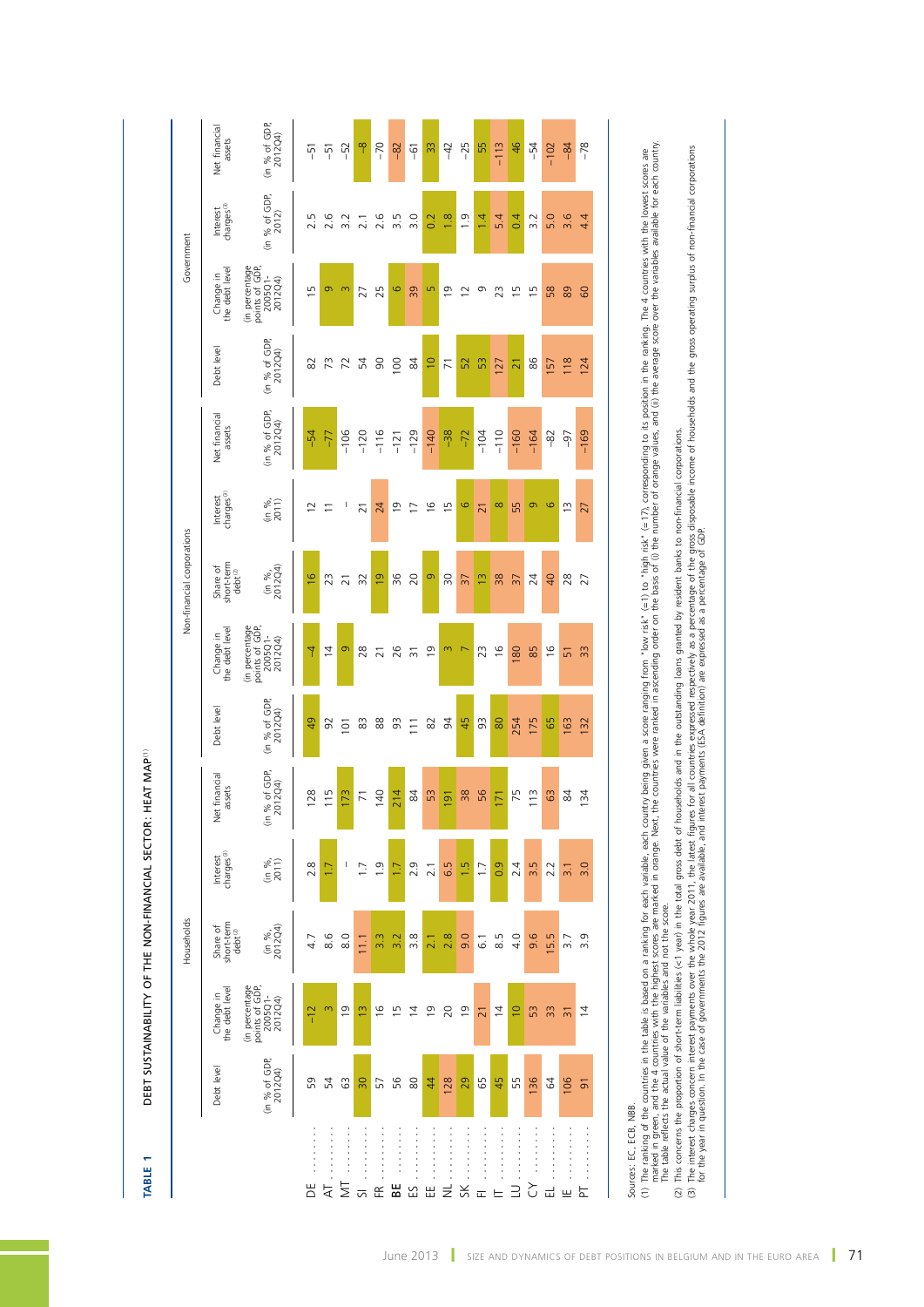loans. In addition, there has been an improvement in interest charges, particularly for the non-financial private sector. However, that is due mainly to the relaxation of monetary policy since the end of 2008, so that, if the policy were to be tightened, there is a risk that sustainability might weaken again. Moreover, the improvement is not as marked in all countries owing to the current fragmentation in the transmission of monetary policy, and hence in the interest rates applied by the banks.

Greece is a notable exception to this improvement. The household interest burden expressed as a percentage of disposable income displays a steep upward trend. Apart from a less favourable movement in interest rates than in most other euro area countries, that deterioration is due to the absence of economic growth, which has seriously eroded the disposable income of both households and firms.

# 4. First signs of deleveraging?

There is little doubt that some euro area countries will need to cut their total debt ratio (further) in the coming years, as is evident, for instance, from the sustainability analysis in section 3. Furthermore, analyses of historical episodes of deleveraging reveal that such processes are often triggered by a financial crisis. These analyses also offer a reference framework for comparing recent developments in the euro area. Thus, McKinsey Global Institute (2010) found that, out of the 32 deleveraging episodes examined which had been preceded by a financial crisis, half could be described as belt-tightening, with the debt rising more slowly than nominal GDP over quite a long period averaging six to seven years<sup>(1)</sup>. During these periods, the annual growth of lending dropped to an average of 2% (compared to 21% in the ten years preceding the start of deleveraging), and the total debt ratio declined, on average, by 40 percentage points of GDP. In particular, the experiences of Sweden and Finland in the 1990s suggest that it is initially only the private sector debt ratio that declines, whereas the public debt continues to grow in the context of very weak GDP growth. However, once growth subsequently picks up, the public debt ratio also declines (McKinsey Global Institute, 2012).

For the euro area as a whole, the first phase of deleveraging seems to have started already in the private sector, in line with the Scandinavian experience. At the end of 2012, the non-financial private sector had a debt ratio which was about 3 percentage points of GDP below the mid-2010 level. However, that contraction is still dwarfed by the 24 percentage points of GDP increase in the debt ratio recorded between the first quarter of 2005 and the second quarter of 2010. Unlike the debt ratio of the non-financial private sector, the government debt ratio is still rising, partly as a result of the automatic stabilisers, a number of counter-cyclical measures and the support given to the financial sector during the crisis.

To provide a clearer picture of recent developments, the movement in the debt ratio is analysed for each of the three sectors in the individual euro area countries, and the overall change is also broken down between the change in the nominal debt and the change in nominal GDP. The debt ratio falls not only if the outstanding debt is reduced (active deleveraging), but also if the debt rises more slowly than nominal GDP (passive deleveraging). Conversely, the debt ratio may continue to rise even as the nominal debt contracts, if nominal GDP declines faster.

In Ireland, Spain, Portugal, Greece and Estonia, households have already greatly reduced their outstanding debt since mid-2010 (dark bars in chart 7). As a result, if nominal GDP had remained unchanged, their debt ratio would have fallen by 11, 7, 6, 6 and 3 percentage points of GDP respectively. In Ireland, Spain and – above all – Estonia, nominal GDP growth also gave a further boost to the decline in the debt ratio, whereas that did not happen in Greece and Portugal. In Greece, nominal GDP actually fell so sharply that the household debt ratio continued to rise despite the nominal debt reduction. In Cyprus and the Netherlands, where the level of the debt ratio and the share of interest charges in household disposable income according to the heat map discussed in section 3 point to an increased risk, debt reduction has not yet started although the relatively dynamic nominal GDP growth in those countries has curbed the further rise in the debt ratio, and actually prevented it in the Netherlands. Finally, there has been no debt reduction in Belgium either, although the household debt ratio has risen more slowly than in the period from 2005 to mid-2010.

In the case of non-financial corporations, there are fewer signs of active deleveraging. At the end of 2012, only Spanish, Greek and Slovenian firms had considerably lower outstanding debt than in the second quarter of 2010, though the nominal debt also declined slightly in Portugal and Italy. However, in Greece and Portugal, the impact of the active debt reduction was totally negated by a fall in nominal GDP, so that the debt ratio of non-financial corporations remained stable in Greece and rose further in Portugal. In Luxembourg, Cyprus and Ireland, where the heat map indicates relatively high risks concerning the sustainability of the debt position of non-financial

<sup>(1)</sup> During the other periods, the fall in the debt ratio was due essentially to very high inflation (eight episodes), mass payment defaults (seven episodes), or very strong real growth (one episode).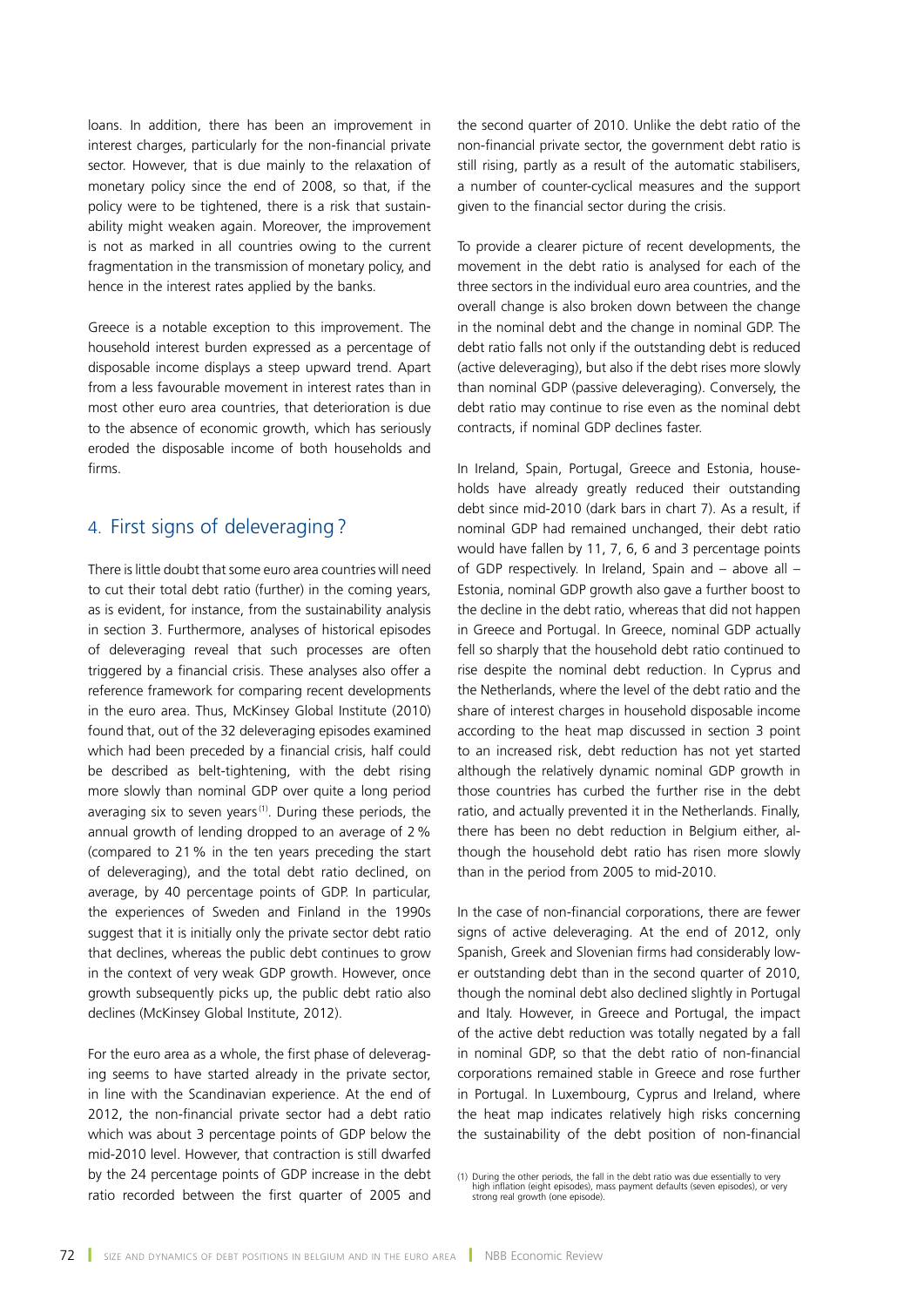corporations, the nominal debt continued to outpace the rise in nominal GDP. Belgian non-financial corporations also allowed their debt ratio to rise. As described in section 2, however, this was due mainly to an increase in loans by related foreign non-financial corporations, whereas bank loans remained more or less stable.

In regard to the government debt ratio, the picture is more uniform. With the exception of Greece, the nominal public debt continued to rise in all the euro area countries. In some countries, nominal GDP growth did counterbalance that to some extent, but in ten countries the rise in the debt ratio still exceeded 9 percentage points of GDP. In Greece, the nominal public debt continued rising in 2010 and 2011, but that growth was more than offset in 2012 by the voluntary bond exchange (private sector involvement – PSI), imputing substantial valuation losses to the private sector, and by the government bond buy-back operation. However, the debt ratio continued to climb throughout the period in question as a result of severely negative GDP growth.

Active debt reduction may originate both from the sector concerned (demand-driven deleveraging), with households and firms themselves wishing to reduce their debt, and from the financial sector (supply-driven deleveraging) which has a major influence on the movement in the debt of the other sectors via its credit policy. By analogy with Cuerpo *et al.* (2013), this article analyses the relative importance of these two forms of active deleveraging on the basis of a radar chart incorporating a number of key indicators.

This article uses six indicators to compare the degree of demand-driven deleveraging between countries. In the first place, this concerns two variables relating to the business cycle and hence the way in which households and non-financial corporations perceive their repayment capability. The downward pressure on demand for loans will increase as unemployment rises, or as the EC's harmonised Economic Sentiment Indicator (ESI) shows an erosion of confidence in the economy. In addition, demanddriven deleveraging also frequently results from a decline in the net wealth of the sector concerned. That is why the movement in house prices and the total debt ratio of the non-financial private sector are also examined. Finally, two variables are used which try to obtain a more direct measurement of demand for loans on the part of the non-financial private sectors, namely the net percentage of banks that, in the Eurosystem's Bank Lending Survey, report a fall in demand for mortgage loans or corporate loans over the past three months.

#### **CHART <b>7** ACTIVE AND PASSIVE CHANGE IN THE DEBT RATIO OF THE NON-FINANCIAL SECTORS<sup>(1)</sup> (change during the period 2010Q2-2012Q4, in percentage points of GDP)



#### Sources: EC, ECB, NBB

(1) The countries are ranked on the basis of the total change in the consolidated gross debt ratio of the sector in question.

(2) For non-financial corporations, the data for Luxembourg are not included in the chart, because the quarterly data are highly volatile.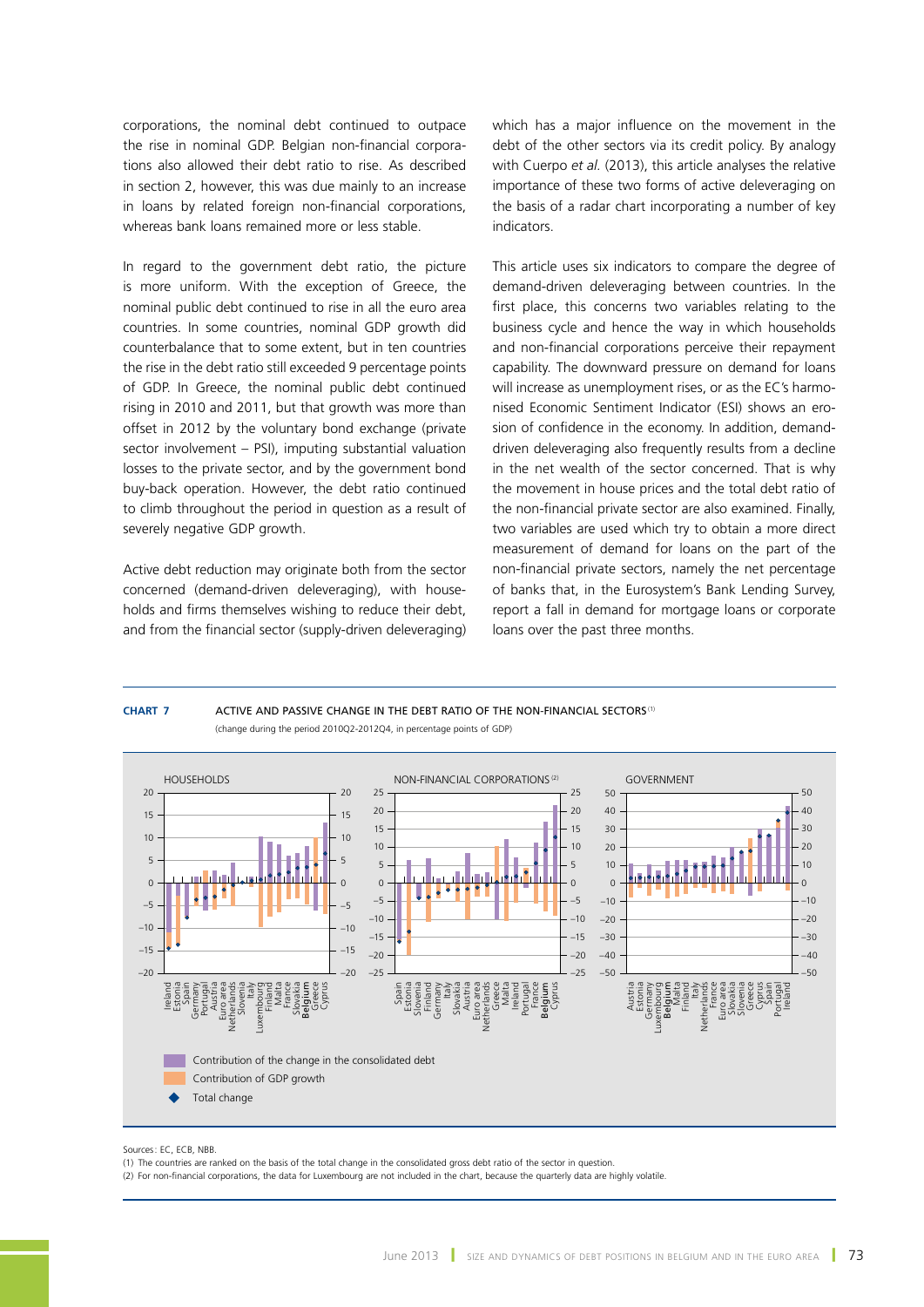Six indicators are also selected in relation to supply-driven deleveraging – via the banking sector's credit policy. The most direct measure of the banks' credit policy is the net percentage of banks that, in the Eurosystem's Bank Lending Survey, state that they have tightened the credit conditions for mortgage loans or business loans over the past three months. Here, too, the total debt ratio of the non-financial private sector is included, but this time as an indicator of the risk perceived by the banks. In addition, the movement in the balance sheet total and the deposit base of the banking sector is also considered, because the probability of supply-driven deleveraging increases as banks see their sources of funding expand more slowly. Finally, the sovereign CDS premium is selected as well: there are two ways in which this premium can influence the reticence of financial institutions to grant credit. First, an increase in the CDS premium points to a higher risk of valuation losses for financial institutions, which traditionally invest heavily in the bonds issued by their government. Second, the CDS premium may rise so high as to create the perception that there is no longer any fiscal backstop, so that financial institutions will find it harder to finance their activities (see also section 1).

The relative importance of each of these indicators can be compared between countries by means of a radar chart<sup>(1)</sup>. The farther the value of an indicator from the origin, the more likely it is to trigger deleveraging. For simplicity, chart 8 compares the situation in Belgium with just two large countries, namely Spain, where deleveraging is already in progress, and Germany, where the debt position does not seem excessive so that the pressure should be very slight, and with the euro area as a whole.

This presentation covering the period from mid-2010 to the end of 2012 shows that the factors which may account for demand-driven deleveraging generally had the greatest effect in Spain, followed by the euro area as a whole, Belgium and Germany. It is primarily the variables relating to the business cycle that exert significantly greater pressure in Spain. For Belgium, and especially Germany, most indicators suggest that the pressure to reduce debt positions is less than in the euro area as a whole. For the indicators which specifically refer to household demand for credit, Belgium's score roughly equals that of Germany, but for firms the pressure is relatively greater according to the indicator used here. According to the latest results of the Eurosystem's Bank Lending Survey, since the beginning of 2012 demand for loans in Belgium has nevertheless declined more sharply than the euro area

(1) In such a radar chart, the scale on which each variable is represented is determined by the minimum and the maximum of the four countries considered. These scales are therefore not mutually comparable, so this presentation cannot be used to assess the relative size of the different variables within a country.



Sources: EC, OECD, ECB, NBB.

- (1) Consolidated gross debt ratio of the non-financial private sector (households and non-financial corporations).
- (2) For Belgium and the euro area, the latest reading relates to the third quarter of 2012.

<sup>(3)</sup> Deposits of the non-banking sector excluding those of the central government.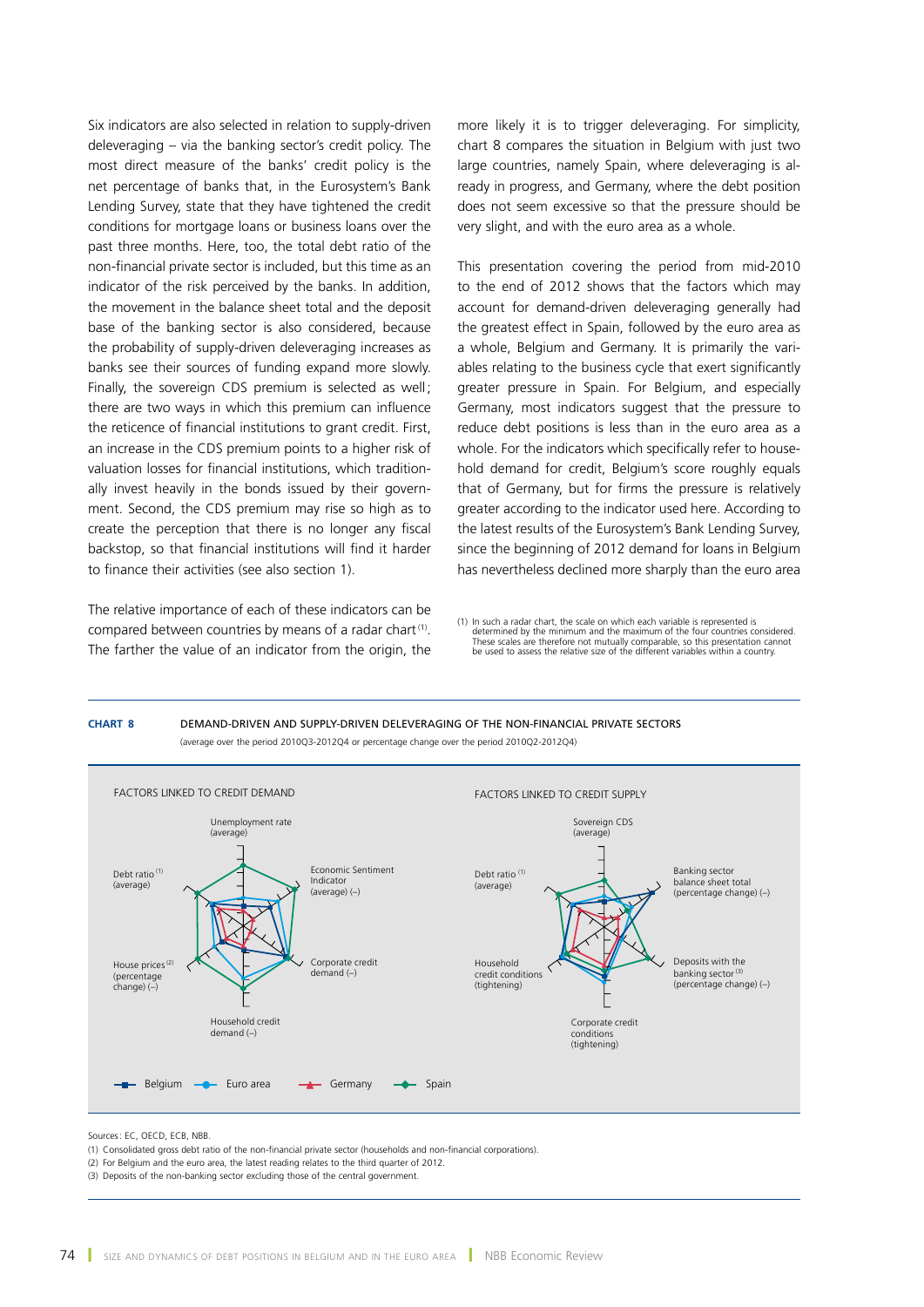average, indicating that demand-driven deleveraging has increased recently.

For the factors which may account for supply-driven deleveraging, the pattern is less clear than on the demand side. In general, supply-driven deleveraging nevertheless appears to have applied mainly in Spain, followed by Belgium and the euro area, and to a much lesser degree in Germany. On the basis of the movement in the balance sheet total of the banking sector, the pressure on the credit supply was by far the greatest in Belgium; however, that gives a distorted picture of the assessment of lending to the domestic sectors, since the Belgian banks have mainly disposed of foreign assets. The fact that the Belgian banks have a high score for attracting deposits from the non-banking sector also confirms that conclusion, certainly in the current context in which the Spanish banks, for example, have seen part of their funding base disappear. Conversely, during the period in question, a relatively large number of Belgian banks tightened their mortgage lending criteria. That caused the expansion of mortgage lending to slow down, though it remains considerably higher than in the euro area.

# Conclusion

An important conclusion to be drawn from the current financial crisis (and from most of its predecessors) is that the inherent pro-cyclicality of lending may give rise to financial cycles. During a financial boom – a self-reinforcing process of rising asset prices, easy credit and growing leverage – such large imbalances build up so that a financial bust ensues in the form of a vicious circle of falling asset prices, stricter lending policy and deleveraging. An excessive debt ratio or debt accumulation will frequently play a crucial role in such a reversal. The turnaround is often accompanied by a financial crisis that not only jeopardises financial stability but also leads to a deep and protracted recession.

Against that background, this article analyses the size and dynamics of the debt ratios in the euro area countries. As a result of the significant debt accumulation by both the private and the public sector in the past decade, the total debt ratio of the non-financial sector in the euro area has reached its highest level since the creation of EMU. However, the debt accumulation – which was driven largely by easy access to cheap finance, rising house prices and booming investment in fixed capital – varies widely

between countries and between sectors. At the end of 2012, households in Belgium still had a lower debt ratio than those in the euro area, though the gap has narrowed in recent years. The consolidated debt ratio of Belgian non-financial corporations has also risen faster than the euro area average, but most of that increase is due to lending by related foreign non-financial firms, a phenomenon that is linked to the strong presence of non-financial holding companies and finance companies belonging to multinationals. Belgium's score in terms of public debt is not so good: though the debt ratio has not risen steeply, it still exceeds the euro area average.

However, the sustainability of the debt depends not only on the level of the debt ratio and the speed of the debt accumulation, but also on many other factors such as the proportion of short-term debt, the scale of the interest charges, and the value of the financial assets held by the sectors in question. Such a multidimensional analysis identifies Portugal, Ireland, Greece and Cyprus as the most vulnerable countries, which need a general balance sheet repair the most. Since mid-2010, there has been some deleveraging by households, and to a lesser extent by non-financial corporations, in some of those countries and in Spain. Although that is in itself a good thing, such balance sheet repair generally has a negative impact on growth in the short term, an impact which may be so severe as to negate the efforts of the various sectors to improve the sustainability of their debt, as is currently the case in Greece and Portugal.

There is little doubt that a number of euro area countries will need to cut their debt ratio (further) in the coming years. In view of the potentially serious implications for economic growth in those countries, and the danger of a financial bust, it is important for this deleveraging process to take place gradually, to restrain the operation of the financial accelerator. In the current context, that is an important point because there is little if any scope for offsetting the negative impact on GDP growth by a more expansionary monetary policy, a strongly counter-cyclical fiscal policy, or more dynamic foreign demand. In view of these limitations, safeguarding and/or boosting the structural growth potential of the economy remains the principal option, as the driving force behind a trend towards controlled, passive deleveraging propelled by higher GDP growth. It is therefore vital for the euro area to endeavour to improve competitiveness, eliminate financial fragmentation (e.g. via the banking union), and restore confidence.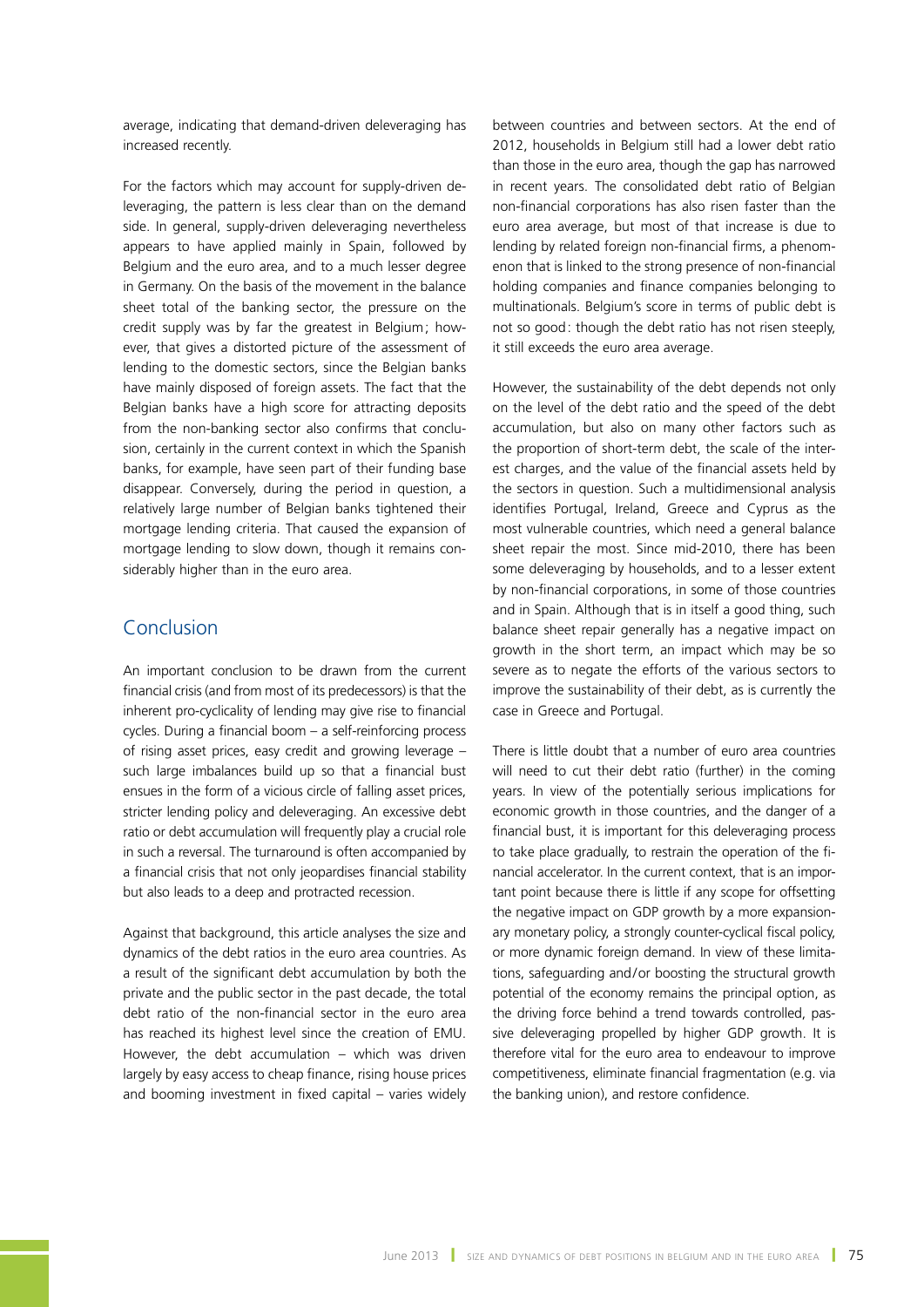# Bibliography

Arcand J.-L., E. Berkes and U. Panizza (2012), *Too much finance?*, IMF, Working Paper 12/161.

Ardagna S., F. Caselli and T. Lane (2007), "Fiscal discipline and the cost of public debt service: Some estimates for OECD countries", *The B.E. Journal of Macroeconomics*, 7(1).

Balassone F., J. Cunha, G. Langenus, B. Manzke, J. Pavot, D. Prammer and P. Tommasino (2011), "Fiscal sustainability and policy implications: A post-crisis analysis for the euro area", *International Journal of Sustainable Economy*, 3(2), 210-234.

Borgy V., T. Laubach, J.-S. Mésonnier and J.-P. Renne (2012), *Fiscal sustainability, default risk and euro area sovereign bond spreads*, Banque de France, Document de travail 350.

Borio C. (2012), The financial cycle and macroeconomics: *What have we learnt?*, BIS, Working Paper 395.

Brainard W. C. and J. Tobin (1968), "Pitfalls in financial model building", *The American Economic Review*, 58(2), 99-122.

Buca A. and Ph. Vermeulen (2012), *Corporate investment and bank-dependent borrowers during the recent financial crisis*, mimeo.

Cecchetti S. G., M. S. Mohanty and F. Zampolli (2011), *The real effects of debt*, BIS, Working Paper 352.

Claessens S., M. A. Kose and M. E. Terrones (2011), *Financial cycles: What ? how? when?*, IMF, Working Paper 11/76.

Cordemans N. and M. de Sola Perea (2011), "Central bank rates, market rates and retail bank rates in the euro area in the context of the recent crisis", *Economic Review*, 27-52, June.

Corsetti G., K. Kuester, A. Meier and G. J. Mueller (2013), "Sovereign risk, fiscal policy, and macroeconomic stability", *The Economic Journal*, 123(566), F99-F132.

Cuerpo C., I. Drumond, J. Lendvai, P. Pontuch and R. Raciborski (2013), *Indebtedness, deleveraging dynamics and macroeconomic adjustment*, EC, European Economy Economic Papers 477.

Dell'Arricia G., D. Igan, L. Laeven and H. Tong (2012), *Policies for macrofinancial stability : How to deal with credit booms*, IMF, Staff Discussion Note 12/06.

DNB (2011), *Overview of financial stability in the Netherlands*, 13, 17-19.

Drehmann M., C. Borio and K. Tsatsaronis (2012), *Characterising the financial cycle: Don't lose sight of the medium term!*, BIS, Working Paper 380.

EC (2012), *Ensuring sound public finances: Fiscal sustainability report 2012*, December.

EC (2013), *Macroeconomic imbalances. Belgium 2013*, EC, European Economy Occasional Paper 144.

ECB (2011), "Ensuring fiscal sustainability in the euro area", *Monthly Bulletin*, 61-77, April.

Egert B. (2012), *Public debt, economic growth and non-linear effects: Myth or reality?*, OECD, Economic Department Working Paper Series 993.

Eggertsson G. B. and P. Krugman (2012), "Debt, deleveraging, and the liquidity trap: A Fisher-Minsky-Koo approach", *The Quarterly Journal of Economics*, 127(3), 1469-1513.